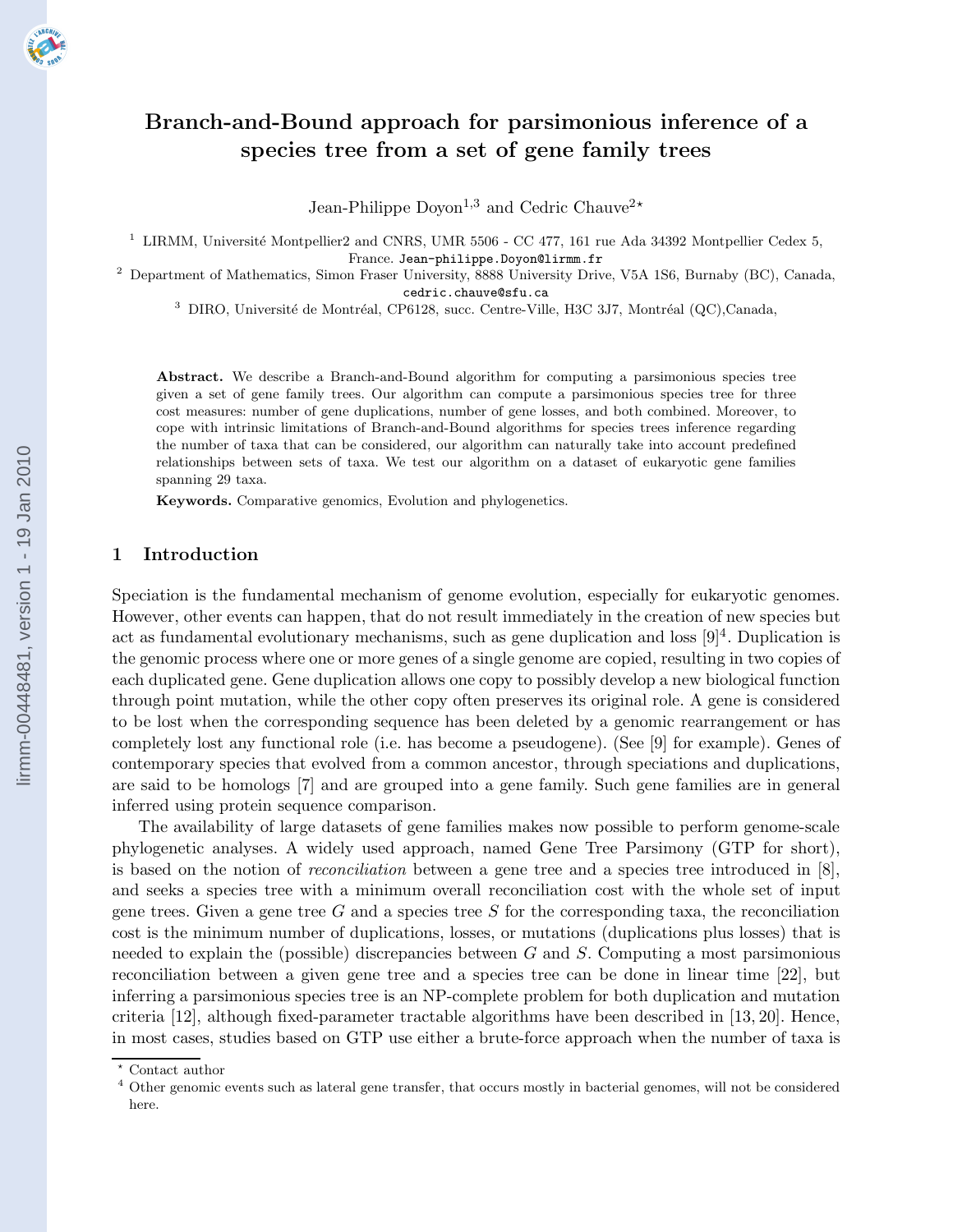low, as in [18], greedy heuristics [4, 5] or the local search approach with edit operations on species trees such as the Subtree Pruning and Regrafting (rSPR) [14, 1] or Nearest-Neighbour Interchange (NNI) [2]. Although such heuristics, especially local-search ones, are fast and proved to be effective on large datasets [21], they do not guarantee to infer an optimal species tree.

A Branch-and-Bound approach is a classical method when dealing with hard species tree inference problems, as it implicitly explores the space of species trees and guarantees to find an optimal phylogeny for a given criterion. The optimality of such an approach requires that the objective function is nondecreasing during a downward phase of the exploration space and its effectiveness relies significantly on the required time to compute the cost measure associated to a newly visited species tree given the previous one. This method has been used [10] for evolutionary criteria such as Maximum Parsimony and Maximum Likelihood (the reader is referred to [6] for a brief overview), but it has not been considered up to now for the GTP. In the present work, we present a Branch-and-Bound algorithm that guarantees to find a species tree  $S$  with the minimum cost for a given gene tree  $G$ , and works for the three usual criteria (duplications, losses, and mutations). Our algorithm relies on a new way to explore the space of species trees that allows to update efficiently the cost (for the three considered costs) of a partial species tree and to naturally account for prior knowledge of the species phylogeny, and then process datasets that span a significant number of taxa.

The plan of the paper is as follows. In Section 2, formal notations are defined. In Section 3, we describe our Branch-and-Bound algorithm. In Section 4, we apply our algorithm on a dataset of 1111 gene families from 29 animal genomes taken from the TreeFam database [11, 17].

# 2 Preliminaries

Gene trees, species trees, forests. Except when indicated, any considered tree is rooted, binary, unordered and leaf-labeled. For simplicity, we consider that each leaf label is an integer. For a given tree T, let  $V(T)$ ,  $r(T)$ ,  $L(T)$ ,  $\Lambda(T)$  and  $I(T)$  respectively denote its vertex set, its root, its leaf set, its label set (the set of integers that appear at its leaves), and its internal vertex set (that is  $V(T) \setminus L(T)$ . The depth of a vertex is the length of the unique path to  $r(T)$  and the height of T, denoted  $h(T)$ , is its maximal depth. We will adopt the convention that the root is at the top of the tree and the leaves at the bottom.

Given two vertices u and v of T,  $u \leq_T v$  (resp.  $u <_T v$ ) if and only if v is on the unique path from u to  $r(T)$  (resp. and  $u \neq v$ ); in such a case, u is said to be a *(resp. strict)* descendant of v. For a vertex u of T, we denote by  $u_1$  and  $u_2$  its children (when  $u \notin L(T)$ ), by  $p(u)$  its parent, by  $s(u)$  its sibling (when  $u \neq r(T)$ ), and by  $T_u$  the subtree of T rooted at u. It is important to point out that because T is an unordered tree, the children  $u_1$  and  $u_2$  of an internal vertex u of T are interchangeable, that is  $u_1$  may arbitrarily be selected as the unique children of u that respects a given constraint. The distance between two vertices u and v of a tree T, where  $u <_T v$ , is denoted  $d_T(u, v)$  and is the number of vertices on the path from u to v in T, excluding u and v.

A forest T is a set of trees. The notations  $V(T)$ ,  $r(T)$ ,  $L(T)$ ,  $\Lambda(T)$  and  $I(T)$  have the same definitions as for single trees, except that  $r(T)$  is the set of roots of all the trees in T. A forest is said to be ordered if there is a total order on the trees it contains. Given two trees  $S_1$  and  $S_2$  of a forest, we denote by  $(S_1 + S_2)$  the trees obtained by joining  $S_1$  and  $S_2$  under a common (binary) root x (i.e. creating two edges from x to the roots of  $S_1$  and  $S_2$ ).

A species tree S is a tree such that each element of  $\Lambda(S)$  represents an extant species and labels exactly one leaf of S (there is a bijection between  $L(S)$  and  $\Lambda(S)$ ). A species forest F is simply a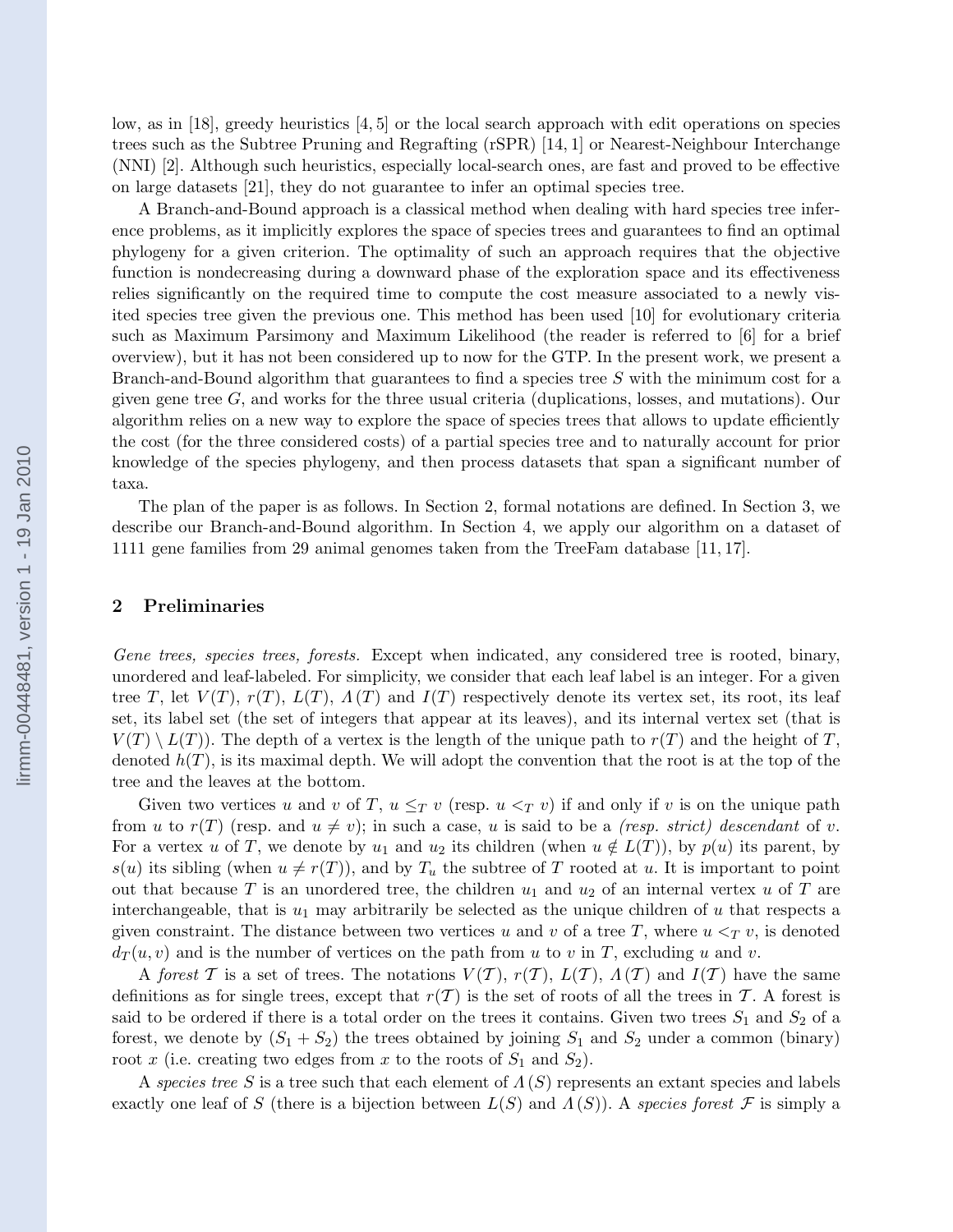set of trees with disjoint label sets. A gene tree G is a tree such that  $\Lambda(G) \subseteq \Lambda(S)$  (each leaf of G represents an extant gene that belongs to a species of  $\Lambda(S)$ .

Reconciliation between a gene tree and a species tree. A reconciliation between a gene tree G and a species tree  $S$  maps each internal vertex of  $G$  onto a vertex of  $S$  and induces an evolutionary history in term of gene duplications and losses. The Lowest Common Ancestor mapping (LCA-mapping), that maps a gene  $u$  of G onto the most recent species of S that is ancestor of all genomes that contain a gene descendant of  $u$ , is the most widely used mapping. It depicts a parsimonious evolutionary process for each of the three usual combinatorial criteria, which is also the unique parsimonious scenario for the number of losses and the number of mutations [5], while there can be several parsimonious reconciliations for the number of duplications.

Definitions 2 to 4 below define how to read the different costs associated to the reconciliation between a given gene tree  $G$  and a given species tree  $S$ .

**Definition 1.** The LCA-mapping between a gene tree G and a species tree S, denoted  $M_S$ :  $V(G) \to V(S)$ , is defined as follows: given a vertex u of G,  $M_S(u)$  is the unique vertex x of S such that  $\Lambda(G_u) \subseteq \Lambda(S_x)$  and either x is a leaf of S, or  $\Lambda(G_u) \not\subseteq \Lambda(S_{x_1})$  and  $\Lambda(G_u) \not\subseteq \Lambda(S_{x_2})$ .  $\diamond$ 

**Definition 2.** An internal vertex  $u \in I(G)$  is a duplication if  $M_S(u) = M_S(u_1)$  and/or  $M_S(u) =$  $M_S(u_2)$ . The duplication cost of the reconciliation between G and S is  $d(G, S) = \sum_{u \in I(G)} d(u, S)$ , where  $d(u, S)$  has value 1 if and only if  $u \in I(G)$  is a duplication and 0 otherwise.

**Definition 3.** The loss cost of the reconciliation between G and S is  $l(G, S) = \sum_{u \in I(G)} l(u, S)$ , where  $l(u, S)$  is defined as follows

$$
l(u, S) = \begin{cases} 0 & (1) \text{ if } M_S(u) = M_S(u_1) = M_S(u_2); \\ d_S(M_S(u_1), M_S(u)) + 1 & (2) \text{ if } M_S(u_1) \neq M_S(u) \text{ and } M_S(u_2) = M_S(u); \\ d_S(M_S(u_1), M_S(u)) + d_S(M_S(u_2), M_S(u)) & (3) \text{ if } M_S(u_1) \neq M_S(u) \text{ and } M_S(u_2) \neq M_S(u). \end{cases}
$$

**Definition 4.** The mutation cost of the reconciliation between G and S is  $m(G, S) = l(G, S) +$  $d(G, S)$ .

Note that some internal vertices of G correspond to duplications for any given species tree S. Such vertices, that are called apparent duplications (also sometimes forced duplications) are defined as the vertices u such that  $\Lambda(G_{u_1}) \cap \Lambda(G_{u_2}) \neq \emptyset$ . Internal vertices u such that  $|\Lambda(G_u)| = 1$  are obviously apparent duplications, and then, from now, without loss of generality, we consider that such vertices are replaced by a single leaf, which implies that there is no extant gene  $u$  (leaf) of  $G$ that has the same label as its sibling  $s(u)$ .

The LCA-mapping between a gene tree G and a species forest F, denoted  $M_{\mathcal{F}} : V(G) \to V(\mathcal{F}),$ is defined similarly to the case of a single species tree (see Definition 1). For a given vertex  $u \in V(G)$ ,  $M_{\mathcal{F}}(u) = M_{S}(u)$ , if there is a species tree S of F such that  $M_{S}(u)$  is defined. Otherwise,  $M_{\mathcal{F}}(u)$  is said to be undefined (which is denoted  $M_{\mathcal{F}}(u) = \varnothing$  from now).

The goal of the current work is the design of an exact method to solve the following optimization problem, given a cost measure c (either d, l, or  $m$ ) for the reconciliation between a gene tree and a species tree.

MINIMUM C SPECIES TREE PROBLEM INPUT. A gene tree forest  $\mathcal{G} = \{G_1, \ldots, G_k\}$ OUTPUT. A species tree S such that  $\sum_{i=1}^{k} c(G_i, S)$  is minimized.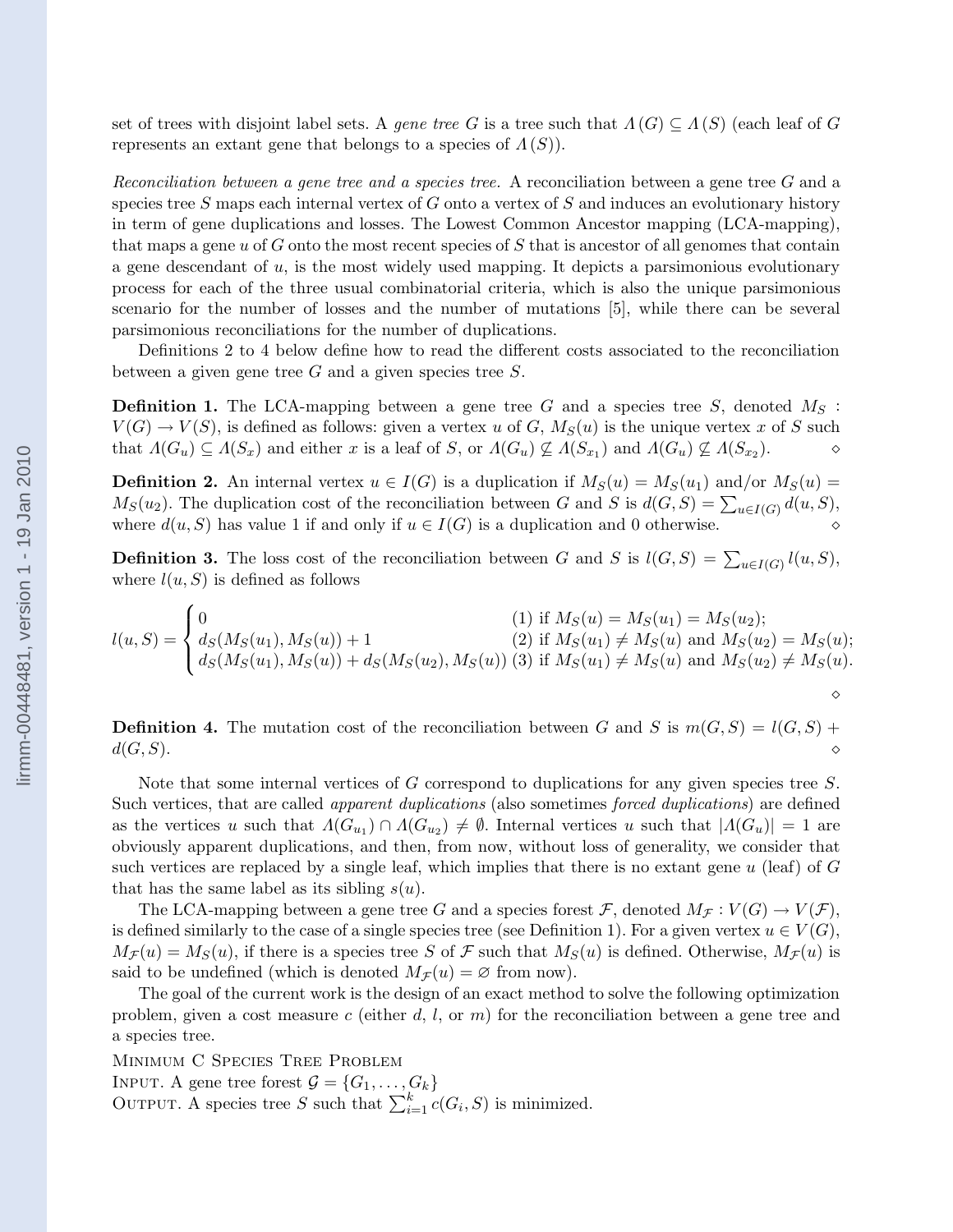#### 3 A Branch-and-Bound algorithm for the GTP

We now describe our Branch-and-Bound algorithm. We assume that there are  $n$  taxa, denoted by  $\{1, 2, \ldots, n\}$ , and denote by  $\mathcal{K}^n$  the set of all possible species trees on these n taxa. Without loss of generality, we describe our algorithm for a single gene tree  $G$ .

The algorithm is based on the exploration of a rooted tree denoted  $\mathcal{T}^n$ , where each vertex corresponds to a forest of species trees, and such that each internal forest corresponds to an incomplete species tree for n species, and each leaf forest to a complete species tree S of  $\mathcal{K}^n$ . The Branch-and-Bound explores this tree and each time it visits a forest denoted  $\mathcal{F}$ , it computes a lower bound on the cost  $c(G, S)$  (where  $c = l$  or  $c = d$ ) of any species tree  $S \in \mathcal{K}^n$  located in  $\mathcal{T}_{\mathcal{F}}^n$ , that is the subtree of  $\mathcal{T}^n$  rooted at  $\mathcal{F}$ . To ensure the optimality of this approach, such a lower bound has to respect the following definition.

**Definition 5.** Let  $\pi : \mathcal{K}^n \to \mathbb{N}$  be an objective function that we seek to minimize. A function  $\omega: V(\mathcal{T}^n) \to \mathbb{N}$  is a Consistent Lower Bound (CLB) for  $\pi$  if and only if (1) it is non-decreasing along the path that starts at  $r(T^n)$  and ends at any leaf  $\{S\}$  of  $T^n$  and  $(2) \omega(\{S\}) = \pi(S)$ .  $\diamond$ 

Given a CLB, denoted  $c(G, \mathcal{F})$ , for the considered cost  $c(G, S)$ , then  $\mathcal{T}_{\mathcal{F}}^n$  is explored if and only if  $c(G, \mathcal{F}) < c(G, S_{min})$ , where  $S_{min} \in \mathcal{K}^n$  is the best solution found since the beginning of the exploration of  $\mathcal{T}^n$  and is updated when a species tree with a lower cost is found. Such a Branchand-Bound guarantees to find an optimal species tree  $S_{min}$  such that  $c(G, S_{min})$  is minimum.

The plan of this section is as follows: first, we formally define the space tree  $\mathcal{T}^n$  and give important combinatorial properties that are central in the design of the Branch-and-Bound; second, we describe an algorithm that updates the LCA-mapping  $M_{\mathcal{F}} : V(G) \to V(\mathcal{F})$  for the current visited forest  $\mathcal F$  given the mapping of the previously visited forest; third, we define the two CLBs for the costs  $d(G, S)$  and  $l(G, S)$ ; and finally, we explain how  $\mathcal{T}^n$  can easily be adapted to account for prior knowledge on the species phylogeny.

Combinatorial structure of  $T^n$  (i.e. the species trees space exploration tree). The main structural feature of  $\mathcal{T}^n$  is that a child  $\mathcal{F}'$  of an internal forest  $\mathcal F$  is defined by joining two of its trees under a (new) vertex (thus forming a new clade). This architecture is different from the classical one used in a Branch-and-Bound approach for phylogenetic inference, where the exploration starts with a tree with two leaves and one internal node, an then iteratively add a leaf and an edge until a complete tree is obtained. The advantage of the architecture of  $\mathcal{T}^n$  over the classical one is that it is more adapted to efficiently compute the LCA-mapping during its traversal, which is essential to rapidly explore the space and solve our problem. Definition 7 formally describes the architecture of  $\mathcal{T}^n$ , illustrated by Figure 1, and Property 1 shows that it is an appropriate structure for the exploration of  $\mathcal{K}^n$ . Below, given a species tree S over  $\{1,\ldots,n\}$ ,  $min(\Lambda(S))$  denotes the minimum label of the leaves of S. We also define an order on the trees of a forest as follows.

**Definition 6.** Given two trees S and S' of a forest  $\mathcal{F}, S \prec_{\mathcal{F}} S'$  (resp.  $\preceq_{\mathcal{F}}$ ) if and only if  $min(A(S))$  $min(\Lambda(S'))$  (resp.  $\leq$ ).

**Definition 7.**  $T^n$  is an ordered and rooted tree where each vertex is an ordered species forest  $\mathcal F$ on  $\{1,\ldots,n\}$ , with a distinguished tree called the *branching tree*  $\beta(\mathcal{F})$ . The branching structure of  $\mathcal{T}^n$  is defined below.

1. The root forest  $r(T^n)$  is the forest composed of n trees  $\{S_1, \ldots, S_n\}$ , where  $S_i$  is the tree reduced to a single vertex labeled i, and its branching tree is the tree  $S_1$ .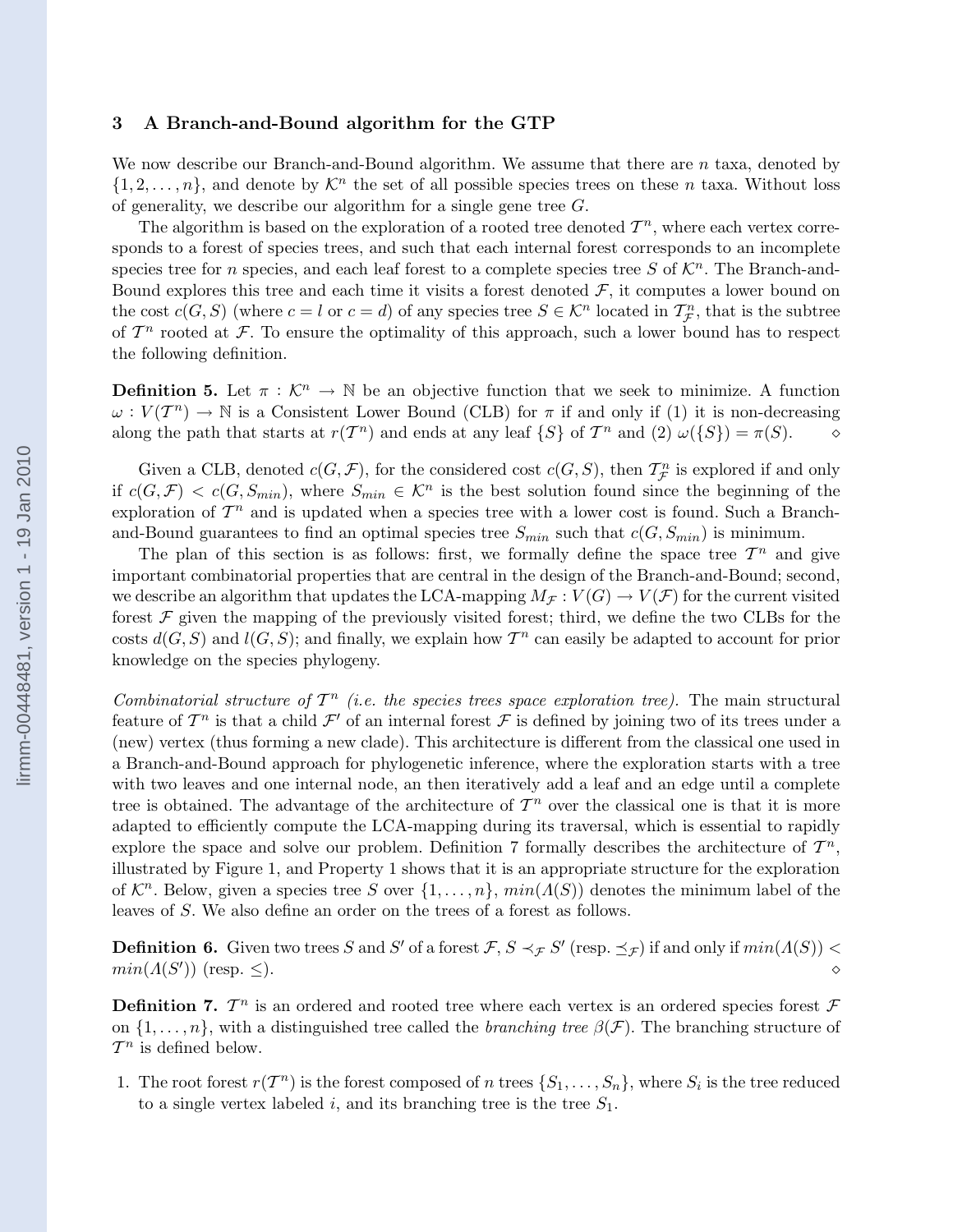- 2. Each leaf of  $\mathcal{T}^n$  is a forest  $\mathcal F$  containing a single tree that is a species tree from  $\mathcal{K}^n$ .
- 3. A forest  $\mathcal{F}_x$  is a child of an internal forest  $\mathcal F$  if and only if there exists two trees  $S_{x_1}$  and  $S_{x_2}$  in  $\mathcal{F}$ , with  $S_{x_1} \prec_{\mathcal{F}} S_{x_2}$ , such that
	- (a)  $\mathcal{F}_x = \mathcal{F} \{S_{x_1}, S_{x_2}\} \cup \{S_x\}$ , where  $S_x = (S_{x_1} + S_{x_2})$  is the branching tree of  $\mathcal{F}_x$ ,
	- (b) and either  $S_{x_2} = \beta(\mathcal{F})$  or  $\beta(\mathcal{F}) \preceq_{\mathcal{F}} S_{x_1}$ .

Finally, the children of an internal vertex (i.e. forest)  $\mathcal F$  of  $\mathcal T^n$  are totally ordered as follows: if  $\mathcal F_x$  and  $\mathcal{F}_y$  are two children of  $\mathcal{F}$ , where the corresponding branching trees are respectively  $S_x = (S_{x_1} + S_{x_2})$ and  $S_y = (S_{y_1} + S_{y_2})$ , then,  $\mathcal{F}_x$  precedes  $\mathcal{F}_y$  if and only if either i)  $S_{x_1} \prec_{\mathcal{F}} S_{y_1}$  or ii)  $S_{x_1} = S_{y_1}$  and  $S_{x_2} \prec_{\mathcal{F}} S_{y_2}$ . .  $\Diamond$ 



Fig. 1. For  $n = 4$ , representation of the space tree  $T<sup>n</sup>$ , where each square represents a forest, an arrow indicates one of its child, the root  $r(T^n)$  is the darkest square and its first child (according to the total order) is represented by the darkest arrow. The children of a forest are ordered according to the anti-clockwise direction. The darkest edges of a forest  $\mathcal{F}_x$  indicate the two subtrees  $S_{x_1}$  and  $S_{x_2}$  of  $\mathcal F$  that are joined together to form the new tree  $S_x$  of  $\mathcal{F}_x$ .

Property 1 below follows immediately from the structure of  $\mathcal{T}^n$  described in Definition 7, and in particular from the order on the trees in a forest, that ensures that no two different paths from the root can lead to the same species forest.

Property 1. The tree  $\mathcal{T}^n$  is such that (1) there are no two nodes that represent the same species forest; (2)  $L(T^n) = \mathcal{K}^n$ ; (3) its height is  $\Theta(n)$ ; and (4) the number of children of each internal vertex is bounded by  $O(n^2)$ .

The general principle of our Branch-and-Bound algorithm is to visit  $\mathcal{T}^n$  starting at its root, and then to recursively visit the children of the starting vertex forest  $\mathcal F$  according to the order described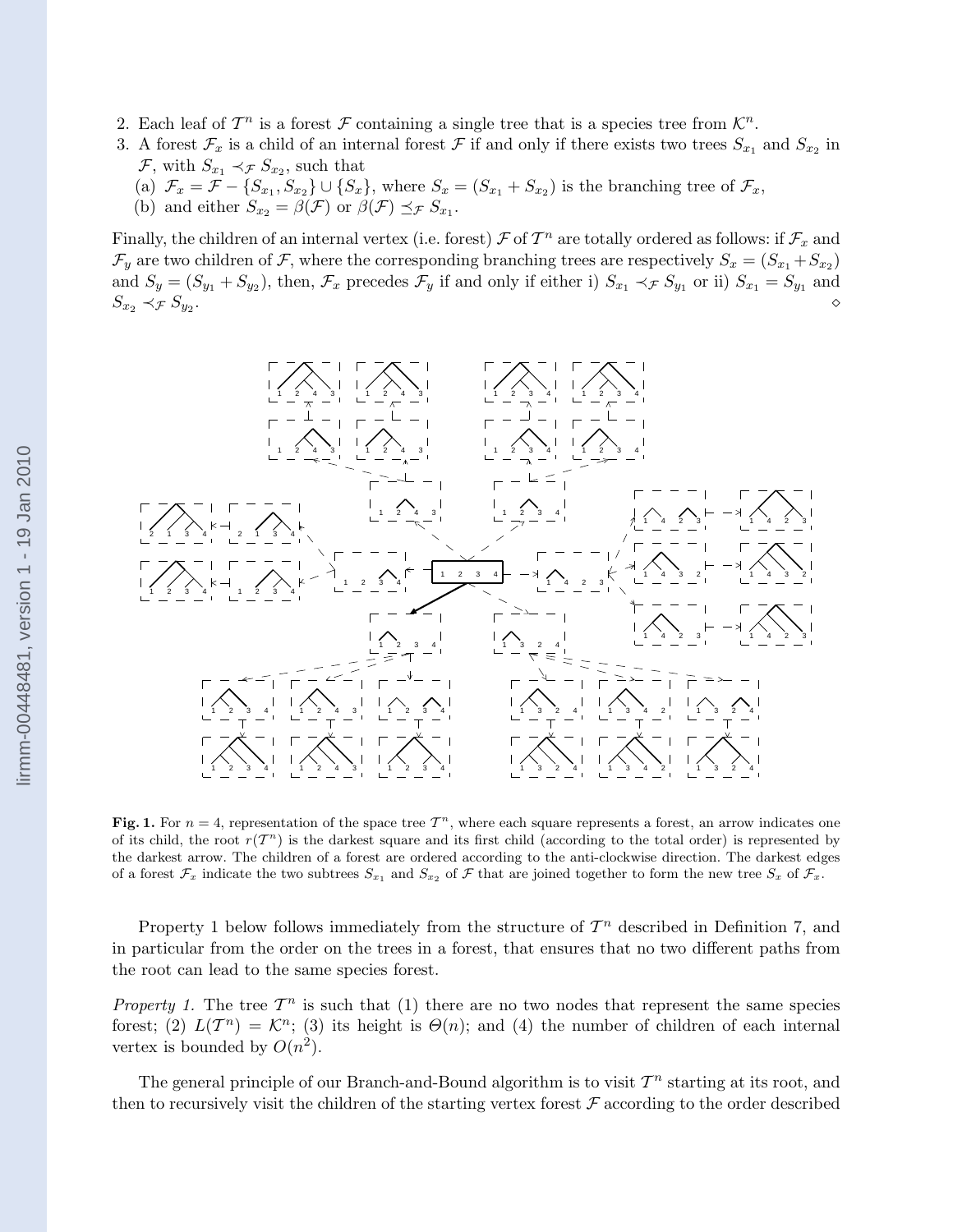in Definition 7. We now explain how a subtree of  $\mathcal{T}^n$  can be explored in time linear in the number of species forests it contains. There are two key points:

- To visit the children of an internal vertex  $\mathcal F$  according to the order defined in Definition 7, it is sufficient that the trees of  $\mathcal F$  are ordered according to  $\prec_{\mathcal F}$ .
- To maintain the order  $\prec_{\mathcal{F}}$  in constant time when visiting a child forest  $\mathcal{F}_x$  (of  $\mathcal{F}$ ) with  $S_x$  $(S_{x_1} + S_{x_2})$  as its branching tree,  $S_{x_2}$  is removed from the ordered forest and  $S_x$  replaces  $S_{x_1}$  $(\text{as } min(A(S_x)) = min(A(S_{x_1})))$ . And then, when the traversal goes back to F after visiting the subtree  $\mathcal{T}_{\mathcal{F}_x}^n$ , the ordered forest  $\mathcal F$  can be retrieved (in constant time) assuming that both the position of  $S_{x_2}$  in  $\mathcal F$  and  $S_x = (S_{x_1} + S_{x_2})$  (the used branching tree) were previously saved, which can be implemented easily using lists and pointers.

Together that the height of  $\mathcal{T}^n$  is in  $\Theta(n)$ , this proves the following result.

**Proposition 1.** The complete exploration of a subtree T of  $T^n$  can be implemented to run in time  $\Theta(|V(\mathcal{T})|)$  and space  $\Theta(n)$ .

We finally introduce some combinatorial properties on the architecture of  $\mathcal{T}^n$  that will be used to define a CLB for the cost  $l(G, S)$ . According to Definition 3, the cost  $l(u, S)$  induced by an internal vertex u of G depends on the distance in S between  $M_S(u)$  and  $M_S(u_1)$  (resp.  $M_S(u_2)$ ). Hence, the main idea behind a CLB for  $l(G, S)$  resides on the definition of a CLB for the distance  $d_S(M_S(u_1), M_S(u))$  (resp.  $d_S(M_S(u_2), M_S(u))$ ). Formally, considering a forest  $\mathcal F$  of  $\mathcal T^n$ , a non-root vertex u of G, and any species tree  $S \in \mathcal{K}^n$  that is located at a leaf of  $\mathcal{T}_{\mathcal{F}}^n$ , the question is as follows: how can a CLB for  $d_S(M_S(u), M_S(p(u)))$  be efficiently computed during the traversal of  $\mathcal{T}^n$  along the path that connects  $r(T^n)$  and  $\mathcal{F}$ ? To define such a CLB, we introduce *incremental forests*.

**Definition 8.** Let F be a forest of  $T^n$  and  $\mathcal{F}_x$  one of its children, whose branching tree is  $S_x$  =  $(S_{x_1} + S_{x_2})$ . Given a non-root vertex u of G, if the mapping  $M_{\mathcal{F}}(u)$  is defined in either  $S_{x_1}$  or  $S_{x_2}$ and  $M_{\mathcal{F}_x}(p(u))$  is not defined, then  $\mathcal{F}_x$  is said to be an incremental forest for u.

It is easy to see that each incremental forest for u located between  $r(T^n)$  and F (including F) corresponds to an increment of one on  $d_S(M_S(u), M_S(p(u)))$ . If  $d_{\mathcal{F}}(u)$  denotes the number of such incremental forests, then the property below immediately follows from the usual LCA-mapping (between  $G$  and  $S$ ) and Definition 7.

Property 2. Given a leaf forest  $\{S\}$  of  $\mathcal{T}^n$  and a vertex u of  $V(G) \setminus \{r(G)\}, d_S(M_S(u), M_S(p(u))) =$  $d_{\{S\}}(u)$ , and then  $d_{\mathcal{F}}(u)$  is a CLB for  $d_S(M_S(u), M_S(p(u)))$ .

Updating the LCA-mapping. Let F be an internal forest of  $T^n$ , and  $\mathcal{F}_x$  be one of its child forest and the next one to be visited during the traversal of the space tree. The main issue here is to detect as efficiently as possible the vertices u of G for which the LCA-mapping was undefined in  $\mathcal F$  but is now defined in  $\mathcal{F}_x$ . Definition 9 below describes the smallest forest of subtrees of G that contains all these vertices, Figure 2 depicts a simple example of this architecture, and then we explain how it can be explored in linear time.

**Definition 9.** Let F be an internal forest of  $T^n$  and  $\mathcal{F}_x$  be one of its child, where  $S_x = (S_{x_1} + S_{x_2})$ is the branching tree (see Definition 7).  $\mathcal{G}_x$  denotes the forest of subtrees of G such that its root set is  $r(G_x) = M_{\mathcal{S}_x} = \{u \in V(G) \setminus \{r(G)\} : M_{\mathcal{S}_x}(u) \neq \emptyset \text{ and } M_{\mathcal{S}_x}(s(u)) = \emptyset\}$  and its leaf set is  $L(\mathcal{G}_x) = \mathcal{M}_{\mathcal{S}_{x_1}} \cup \mathcal{M}_{\mathcal{S}_{x_2}}$  $\bullet$   $\diamond$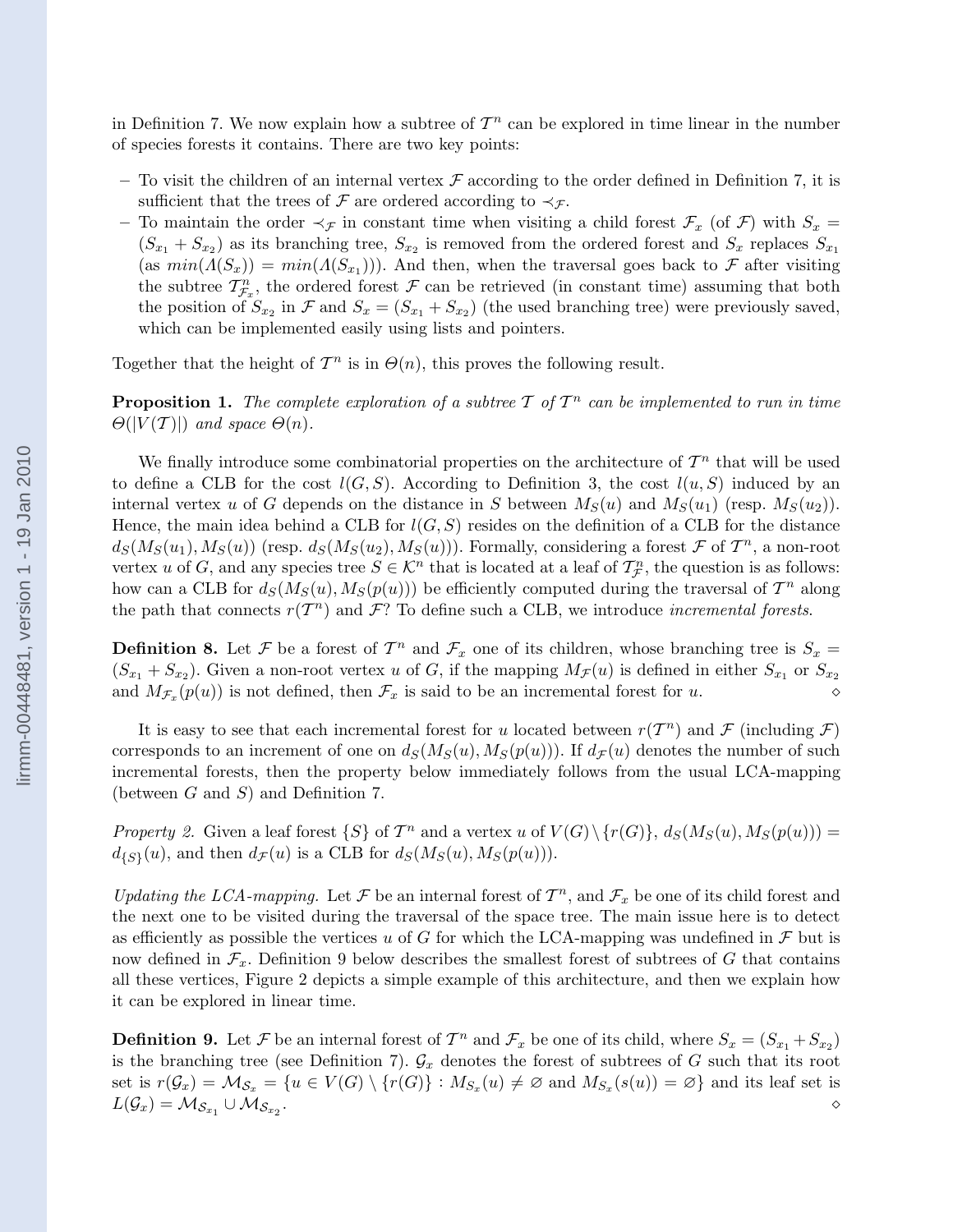

Fig. 2. Representation of the forest  $\mathcal{G}_x$ , given a gene tree G and a forest  $\mathcal{F}x$  of  $T^n$ , where  $n=4$ . The vertices of G that are in  $r(G_x)$  (resp.  $L(G_x)$ ) are represented by a grey square (resp. circle). The two trees  $S_{x_1}$  and  $S_{x_2}$  of F used to define the branching tree  $S_x$  of  $\mathcal{F}_x$  are indicated by larger edges. Because  $u_1$  is mapped in  $S_x$  and  $u_2$  is not,  $u_1$  is both a leaf and a root of  $\mathcal{G}_x$ .

The main problem for the exploration of  $\mathcal{G}_x$  is that it is not explicitly defined when the forest  $\mathcal{F}_x$  is visited during the traversal of  $\mathcal{T}^n$ . However, as  $\mathcal F$  is the previous forest and the parent of  $\mathcal{F}_x$ , we can assume that both sets  $\mathcal{M}_{S_{x_1}}$  and  $\mathcal{M}_{S_{x_2}}$  are computed, together with the LCA-mappings of their vertices, and that the leaf set  $L(G_x)$  is available (see Definition 9). The traversal of the whole forest  $\mathcal{G}_x$  is done by a bottom-up approach in such a way that each vertex of  $\mathcal{G}_x$  located at a given depth in G is visited before any vertex located at a lower depth. Such a traversal ensures that when a vertex u of  $\mathcal{G}_x$  is visited, its mapping  $M_{\mathcal{F}_x}(u)$  is defined (in  $S_x$ ), and if the mapping  $M_{\mathcal{F}_x}(s(u))$  of its sibling is not defined, then  $s(u)$  is not in  $\mathcal{G}_x$  and u is a root of this forest. This observation is formally stated in the Property 3 below, which also describes the calculations that are required during the traversal of  $\mathcal{G}_x$  in such a way that the root set  $r(\mathcal{G}_x)$  and the LCA-mappings of its vertices are computed.

Property 3. Let u be the current visited vertex during the bottom-up traversal of  $\mathcal{G}_x$  and assume that its mapping  $M_{\mathcal{F}_x}(u)$  is defined. If  $M_{\mathcal{F}_x}(s(u))$  is defined and is in  $S_x$ , then both  $s(u)$  and  $p(u)$ are in  $\mathcal{G}_x$  and  $M_{\mathcal{F}_x}(p(u)) = x$ . Otherwise, neither  $s(u)$  nor  $p(u)$  is in  $\mathcal{G}_x$  and  $u \in \mathcal{M}_{\mathcal{S}_x}$   $(= r(\mathcal{G}_x))$ .

**Proposition 2.** Let  $\mathcal{F}_x$  be a child of an internal forest  $\mathcal{F}$  of  $T^n$ , with  $S_x = (S_{x_1} + S_{x_2})$  as the branching tree, and suppose that  $\mathcal{M}_{\mathcal{S}_{x_1}}$  and  $\mathcal{M}_{\mathcal{S}_{x_2}}$  are given with their vertices ordered in decreasing order of their depth in G. The bottom-up traversal of  $\mathcal{G}_x$ , which computes the set  $\mathcal{M}_{\mathcal{S}_x}$  (with the same order described above) and the LCA-mapping  $M_{\mathcal{F}}(u)$  for each vertex  $u \in V(\mathcal{G}_x)$ , can be implemented to run in time  $\Theta(|V(\mathcal{G}_x)|)$  and space  $O(|V(\mathcal{G}_x)|) + \Theta(|V(\mathcal{F}_x)|)$ .

*Proof.* The bottom-up traversal of  $\mathcal{G}_x$  is briefly described below.

1. Let Q be a queue (with the usual order) of vertices of G, initialized with  $\mathcal{M}_{S_{x_1}}$  and  $\mathcal{M}_{S_{x_2}}$ .

- 2. A first loop on the vertices of Q is performed.
	- (a) Let  $Q'$  be an empty queue.
	- (b) A second loop over all the vertices u located at the front of  $Q$  and at the same depth in  $G$ , where the calculations described in Property 3 are done and  $p(u)$  is inserted in  $Q'$  if and only if  $p(u) \in V(\mathcal{G}_x)$ .
	- (c) All the vertices of  $Q'$  are moved at the front of  $Q$ .

As line 1 is done in  $\Theta(|L(\mathcal{G}_x|))$  time, and all operations of Property 3, as well as line 2c, are done in constant time, the expected time complexity is immediate. The expected space complexity follows immediately from the traversal of  $\mathcal{G}_x$  described above.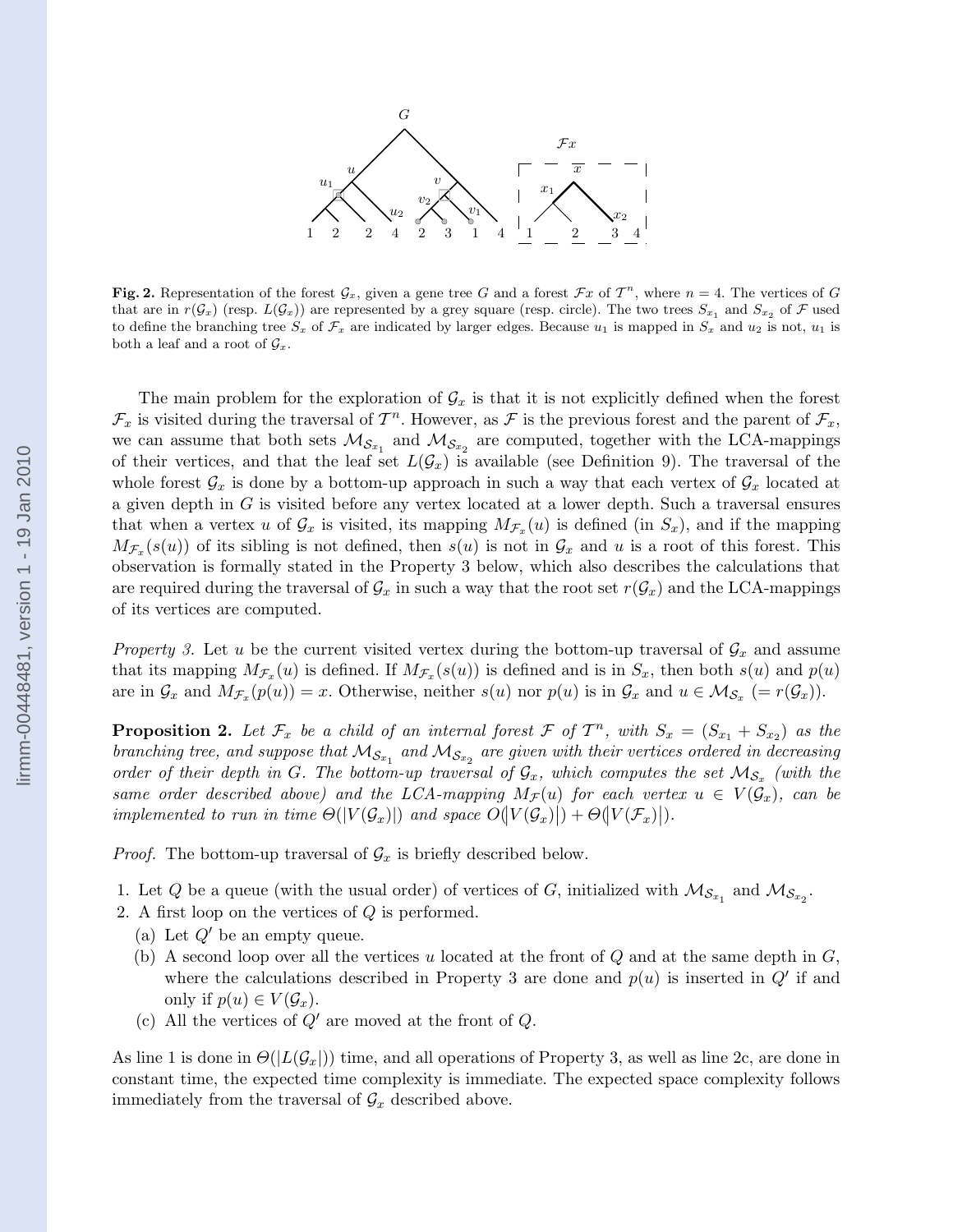Definition and computation of the two CLBs. For both duplication and loss criteria, we formally define a cost for a forest  $\mathcal F$  of  $\mathcal T^n$ , prove that it is a CLB for the considered criterion, and explain how it is computed in linear time when a child forest  $\mathcal{F}_x$  of  $\mathcal{F}$  is visited. Below,  $S_x = (S_{x_1} + S_{x_2})$ denotes the branching tree of  $\mathcal{F}_x$ ,  $I'(G)$  denotes the subset  $\{u \in V(G) \setminus L(G) : M_{\mathcal{F}}(u) \neq \emptyset\}$ , and when the context is unambiguous, S refers to the species tree of F where the mapping  $M_{\mathcal{F}}(u)$ , of a vertex  $u \in I'(G)$ , is defined. We denote by  $k_G$  the number of apparent duplications in G, by  $k_{G,\mathcal{F}}$  the number of such apparent duplications whose LCA-mapping is defined in  $\mathcal{F}$ , and by  $d_{G,\mathcal{F}}$  the number of internal vertices of G that are duplications according to F, that is  $d_{G,\mathcal{F}} = \sum_{u \in I'(G)} d(u, S)$ .

**Definition 10.** The duplication cost between a forest  $\mathcal F$  of  $T^n$  and a gene tree G is denoted  $d(G, \mathcal F)$ and is defined as follows:  $d(G, \mathcal{F}) = d_{G, \mathcal{F}} + k_G - k_{G, \mathcal{F}}$ .

Together with Definition 2 and the fact that each apparent duplication  $u \in I(G)$  is such that  $d(u, S) = 1$  for any species tree  $S \in \mathcal{K}^n$ ,  $d(G, \mathcal{F})$  is obviously a CLB for  $d(G, S)$ . The inconvenient of this CLB, when considering only the vertices of  $G$  that are not apparent duplication, is that it requires the LCA-mapping of such a vertex to determine if it is a duplicated gene for any species tree located below the considered forest  $\mathcal F$ . Moreover, it is important to assess the efficiency of this CLB against the one that does not take advantage of the constant cost induced by the apparent duplications (such a CLB is equal to  $d_{G,\mathcal{F}}$ ). Recall that all  $k_G$  apparent duplications are considered in the cost  $d(G, \mathcal{F})$  of any forest  $\mathcal{F}$  of  $\mathcal{T}^n$ , which means that the CLB described in Definition 10 can be reduced solely to the non-apparent duplications. Formally, if  $\mathcal F$  is the current visited forest and  $S^*$  is the best species tree found since the beginning of the traversal of  $\mathcal{T}^n$ , then  $\mathcal F$  is pruned if and only if  $d_{G,\mathcal{F}} - k_{G,\mathcal{F}} \geq d(G, S^*) - k_G$ . In other words, the advantage given by the  $k_G$  apparent duplications present in G can not be evaluated by how large  $k<sub>G</sub>$  is, as the efficiency of the CLB  $d(G, \mathcal{F})$  to cut the subtree  $\mathcal{T}_{\mathcal{F}}^n$  depends on the number of non-apparent duplications induced by  $\mathcal{F}$ (i.e.  $d_{G,\mathcal{F}} - k_{G,\mathcal{F}}$ ) and  $S^*$  (i.e.  $d(G, S^*) - k_G$ ).

The corollary below explains how the CLB  $d(G, \mathcal{F})$  can be computed with the same complexities as for the traversal of  $\mathcal{G}_x$  (see Proposition 2).

**Corollary 1.** If the duplication cost  $d(G, \mathcal{F})$  is given, then  $d(G, \mathcal{F}_x)$  can be computed in time  $\Theta(|V(\mathcal{G}_x)|)$  and space  $O(|V(\mathcal{G}_x)|) + \Theta(|V(\mathcal{F}_x)|)$ .

*Proof.* Let  $d(G_x)$  denotes the number of vertex u of G that is a duplication according to  $S_x$  and such that its LCA-mapping is (resp. not) defined in  $\mathcal{F}_x$  (resp.  $\mathcal{F}$ ), that is  $M_{\mathcal{F}_x}(u) = x$ ,  $M_{\mathcal{F}}(u) = \emptyset$ and  $d(u, S_x) = 1$ . Hence, according to Definition 9, u is in  $\mathcal{G}_x$ . It is then immediate that  $d(G, \mathcal{F}_x) =$  $d(G,\mathcal{F}) + d(\mathcal{G}_x)$ , where  $d(\mathcal{G}_x)$  is computed by the traversal of  $\mathcal{G}_x$ , and the expected complexities follow immediately from Proposition 2. To handle apparent duplications, detecting them can be done during a preprocessing phase, which implies that updating  $k_{G,\mathcal{F}}$  when visiting a new forest can be done in time linear in the number of apparent duplications whose mapping is defined.

**Definition 11.** The loss cost between a forest  $\mathcal F$  of  $T^n$  and a gene tree G is denoted  $l(G, \mathcal F)$  and is defined as follows:  $l(G, \mathcal{F}) = \sum_{u \in I'(G)} l(u, S) + \sum_{u \in I(G) \setminus I'(G)} (d_{\mathcal{F}}(u_1) + d_{\mathcal{F}}(u_2)).$ 

From Definitions 3 and 5 and Property 2, Corollary 2 below is immediate.

**Corollary 2.**  $l(G, \mathcal{F})$  is a CLB for  $l(G, S)$ .

**Corollary 3.** If the loss cost  $l(G, \mathcal{F})$  is given, then  $l(G, \mathcal{F}_x)$  can be computed in time  $\Theta(|V(\mathcal{G}_x)|)$ and space  $O(|V(\mathcal{G}_x)|) + \Theta(|V(\mathcal{F}_x)|)$ .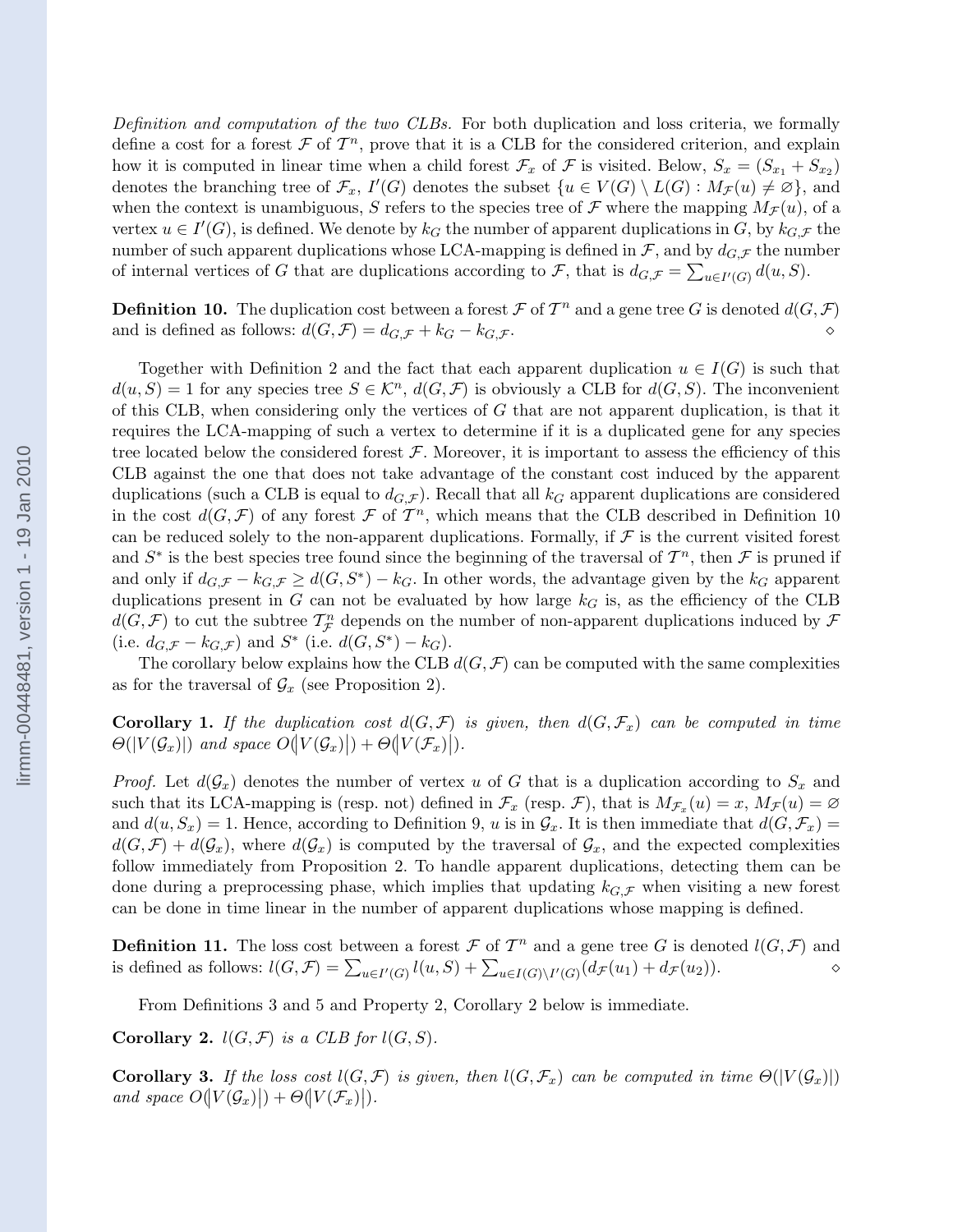*Proof.* Let  $l(G_x)$  denotes the number of vertex u of  $G_x$  such that either  $l(u, S_x)$  corresponds to the second case of Definition 3 or  $\mathcal{F}_x$  is an incremental forest for u (see Definition 8). It is then immediate that  $l(G, \mathcal{F}_x) = l(G, \mathcal{F}) + l(\mathcal{G}_x)$ , where  $l(\mathcal{G}_x)$  is computed by the traversal of  $\mathcal{G}_x$ . Because both cases above can be verified in constant time  $(\mathcal{F}_x)$  is an incremental forest for u if and only if u is both a leaf and a root of  $\mathcal{G}_x$ , the expected complexities follow immediately from Proposition 2.

Proposition 1, together with Corollaries 1, 2 and 3, gives the fundamental properties of the complexity of our Branch-and-Bound algorithm: (1) the exploration of the visited species forests requires a time linear in the number of these forests, (2) visiting a new species forest while updating the appropriate CLB requires a time linear in the number of vertices of gene forest whose LCAmapping is updated and (3) the total space complexity is linear in the number of considered taxa. We do not have theoretical properties of the two CLBs we introduced, and we will assess how efficient they are to cut large subspaces of  $\mathcal{T}^n$  experimentally in Section 4.

Accounting for prior knowledge on the considered species tree. In the context of some prior knowledge on the species tree for the considered n genomes, let S be a multifurcating (non-binary) species tree that describes such prior and  $\mathcal{K}^n(S)$  be the subset of  $\mathcal{K}^n$  that contains each (binary) species tree that is consistent with S. Such prior information can for example consists in well defined clades of taxa. The question that we address here is how to define an architecture that allows to exhaustively explore the subset  $\mathcal{K}^n(S)$ ? Note that it can lead to a species tree that is not globally optimal, but is optimal among the species tree of  $\mathcal{K}^n(S)$ . The solution resides in the use of Definition 7 to exhaustively enumerate all the binary species trees for the  $m$  children of an internal vertex  $x$  of S that is not resolved. Formally, let  $\{t_1, t_2, \ldots, t_m\}$  be the set of the m subtrees, where  $m > 2$ , rooted at the children of x. The original architecture  $\mathcal{T}^m$  (see Definition 7) is used to exhaustively enumerate all the binary species trees for the unresolved vertex x of S as follows:  $\mathcal{T}^m$  is rooted at the forest  $\{t_1, t_2, \ldots, t_m\}$ , and each leaf forest is composed of a single binary tree that contains one and only one leaf labeled by the subtree  $t_i$ , for each  $1 \leq i \leq m$ .

By recursively applying this process on all the unresolved vertices of S, it is easy to see that the induced architecture has  $\mathcal{K}^n(S)$  as its leaf set. Moreover, given that all such unresolved vertices of S are ordered according to the prefix traversal of  $S$ , the time and space complexities for the exploration of this adapted architecture are the same as in Proposition 1.

#### 4 Experimental results

We considered 1111 gene trees from the TreeFam database [11, 17], more specifically the ones of the TreeFam-B families that have been manually corrected by experts and contain gene families from 29 eukaryotic genomes. Table 3 (Appendix) lists the considered species, together with their abbreviations, and Figure 5 (Appendix) describes the size distribution of the gene trees. The corresponding reference species tree, denoted by  $S_0$ , is depicted in Appendix (Figure 4) and corresponds to the NCBI taxonomy tree [19], except that three nodes of the tree were considered as multifurcations due to different phylogenetic hypothesis regarding the corresponding clades (see [11, 17]).

Study of a subset of 8 species. First, to gain some insight on the whole space of species trees for a given dataset, we selected  $n = 8$  species from the 29 considered genomes (see Figure 4), removed from the gene trees all genes from other species, and performed an exhaustive exploration of the 135135 species trees. The aim is to study the shape of the space  $\mathcal{K}^n$  according to the three combinatorial criteria we consider in order to evaluate their performance for phylogenetic inference. For a species tree S of  $\mathcal{K}^n$ ,  $c(G, S)$  denotes the considered cost (either l, d, or m),  $S_{min}$  (resp.  $S_{max}$ )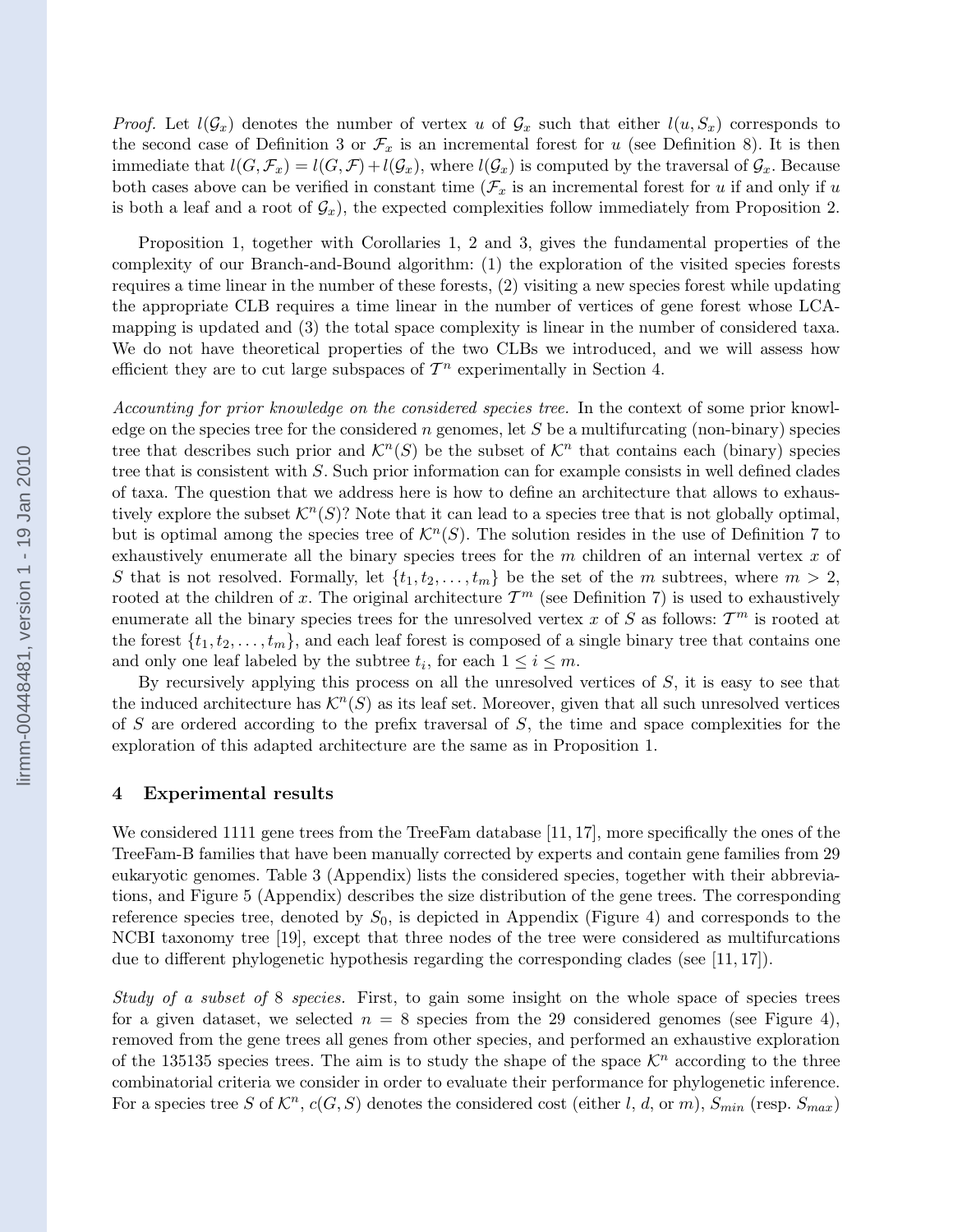a tree of  $\mathcal{K}^n$  that minimizes (resp. maximizes) this cost and  $c_{norm}(G, S)$  the normalized cost over the range of possible values and defined as follows:  $c_{norm}(G, S) = (c(G, S) - c(G, S_{min}))/(c(G, S_{max}) - c(G, S_{max})$  $c(G, S_{min})$ ). The similarity between S and the species tree  $S_0$  is evaluated by the classical Robinson and Foulds distance between phylogenetic trees [15, 16], denoted  $RF(S_0, S)$ . For the three costs, Figures 3 (left) below depicts the distribution of each tree  $S \in \mathcal{K}^n$  according to the normalized cost  $l_{norm}(G, S)$ .



Fig. 3. (Left) The percentage of species tree S of  $\mathcal{K}^n$  (y axis) such that  $0.05$  i  $\leq c_{norm}(G, S) < 0.05(i+1)$  (x axis) and (Right) the average, standard deviation, and minimum and maximum values of the Robinson and Foulds distance with  $S_0$  for each such tree. Top: loss cost. Middle: duplication cost. Bottom: mutation cost.

It appears clearly from Table 1 that, on this dataset, the duplication cost seems to be slightly better than the two other criteria, although in terms of normalized cost, the difference is relatively marginal. We can also observe that for the loss and mutation cost, the loss cost distribution is similar to a normal and almost symmetrical distribution with a mean located around 0.5, while the distribution for the duplication cost is less smooth. Over each species tree S of  $\mathcal{K}^n$  with the same normalized cost  $c_{norm}(G, S)$ , we also computed the average distance  $RF(S_0, S)$ , and according to Figure 3 (right), the loss cost is clearly correlated with the R.F. distance to the tree  $S_0$ , which is not as clear with the duplication cost. Also note that, due to the fact that losses are more numerous than duplications, the properties of the mutation cost are very similar to the loss cost. Finally, we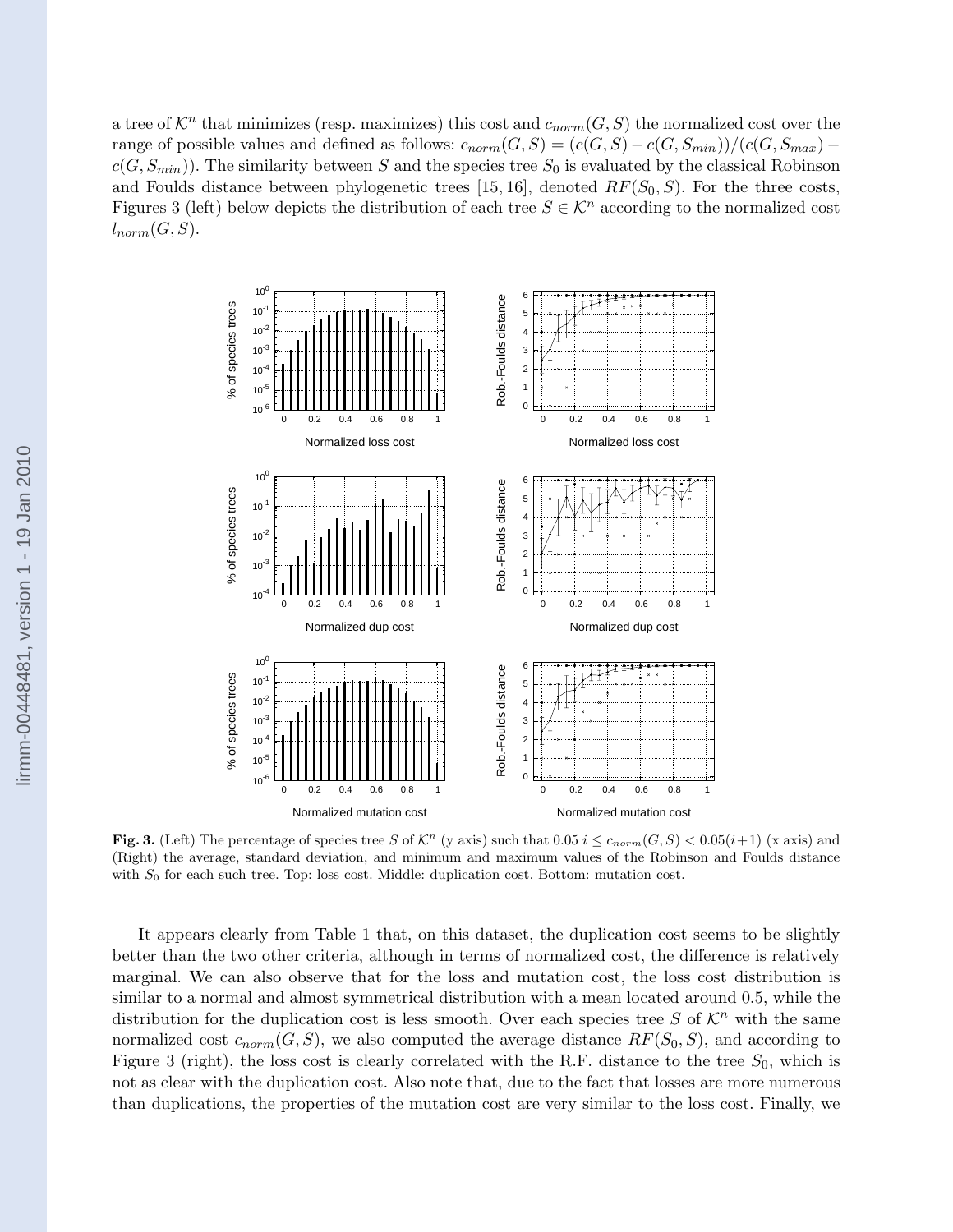|                  | $c(G, S_{min})$ | $c(G, S_{max})$ | $c(G, S_0)$ | $RF(S_0, S_{min})$ |
|------------------|-----------------|-----------------|-------------|--------------------|
| $_{\text{Loss}}$ | 3577            | 35072           | 5226(0.05)  |                    |
| Dup.             | 2229            | 6313            | 2425(0.04)  |                    |
| Mut.             | 5812            | 41355           | 7651 (0.05) |                    |

Table 1. Minimum (col. 1) and maximum (col 2.) costs for the loss, duplication, and mutation criteria. Col. 3: costs of  $S_0$ , both absolute and normalized. Col. 4: R.F. distance between the optimal solution and  $S_0$ .

can notice that  $S_0$  is close to the optimal species tree, both in terms of duplication and/or loss events, and in the RF distance.

Study of the whole 29 taxa dataset. Next, we attacked the problem of computing a parsimonious species tree for the 29 considered genomes. There are about  $10^{36}$  possible species trees, and the Branch-and-Bound starting from the root of  $\mathcal{T}^n$  was not completed after a few days of computation. There are two reasons for this problem: first, during the traversal of  $\mathcal{T}^n$ , the CLB of the newly visited forest is computed in linear time; second, the subtree of  $\mathcal{T}^n$  induced by the pruned forests is not small enough for an exhaustive exploration.

We then decided to reduce the number of considered species trees by integrating prior information on the seeked species tree. For our experiments, we defined such prior information from the species tree  $S_0$  as follows. A species subset denoted  $\pi \subseteq \Lambda(S_0)$  is said to be consistent with a given gene tree G if and only if its intersection  $\pi'$  with  $\Lambda(G)$  is consistent with each vertex  $u \in V(G)$ , that is either  $\pi' \subseteq \Lambda(G_u)$ ,  $\Lambda(G_u) \subseteq \pi'$ , or  $\Lambda(G_u) \cap \pi' = \emptyset$ . Hence, the more a clade is respected among the considered gene trees, the more probable it is present in an optimal solution of the GTP problem. We found 19 clades, which can either be disjoint or included one into the other, that are consistent with a majority of the 1111 gene trees, and defined four species trees, denoted  $S_i$  for  $i \in \{1, 2, 3, 4\}$ , as follows:  $S_1$  is consistent with all and only all the 19 clades, and for  $i = 2, 3, 4$ , one clade is removed from  $S_{i-1}$  to define  $S_i$  (see Appendix, Figures 6 and 7). Recall that  $\mathcal{K}^n(S_i)$ denotes the subset of species trees that are consistent with a given tree  $S_i$  (see Section 3), then the five subsets of  $\mathcal{K}^n$  are embedded as follows:  $\mathcal{K}^n(S_i) \subset \mathcal{K}^n(S_{i+1}),$  for  $0 \leq i \leq 3$ . Hence,  $\mathcal{K}^n(S_0)$  (resp.  $\mathcal{K}^n(S_4)$ ) is the smallest (resp. largest) set of species trees, and similarly is the induced space tree defined at the end of Section 3, which is used to solve the GTP problem on the considered reduced set of species trees. For  $S_1$ ,  $S_2$ ,  $S_3$ , and  $S_4$ , the number of possible species trees is respectively 127575, 893025, 9823275 and 29469825. For the three usual criteria, we applied the Branch-and-Bound to solve the GTP problem first on the smallest set  $\mathcal{K}^n(S_0)$ , and then the optimal solution for  $\mathcal{K}^n(S_i)$ , with increasing index i from 0 to 3, was then used as the first upper bound for the Branch-and-Bound applied on  $\mathcal{K}^n(S_{i+1})$ . For each criterion and each constrained species tree, the result are summarized in Table 2 below.

For the duplication criterion, the best solution found in  $\mathcal{K}^n(S_1)$  and  $\mathcal{K}^n(S_2)$  is the same and is depicted in Figure 8 (see Appendix A), and the Branch-and-Bound applied on  $\mathcal{K}^n(S_3)$  (resp.  $\mathcal{K}^n(S_4)$ ) was not completed after 4 days CPU time, and this is caused (as previously explained) by the slow rise of the CLB for the number of duplications according to the one for the losses. Moreover, among all the 20942 internal vertices, there is 3693 apparent duplications. For the loss and mutation criteria and the four sets  $\mathcal{K}^n(S_i)$ , the optimal solution is the same and is depicted in Figure 8. For both criteria, this means that the optimal solution for the GTP applied on the largest set  $\mathcal{K}^n(S_4)$  can be found solely by applying the Branch-and-Bound on the smallest set  $\mathcal{K}^n(S_1)$ , although that its optimality status requires the use of  $\mathcal{K}^n(S_4)$ . The Robinson and Foulds distance between the two optimal solutions for loss (i.e. and mutation) (in  $\mathcal{K}^n(S_4)$ ) and duplication (in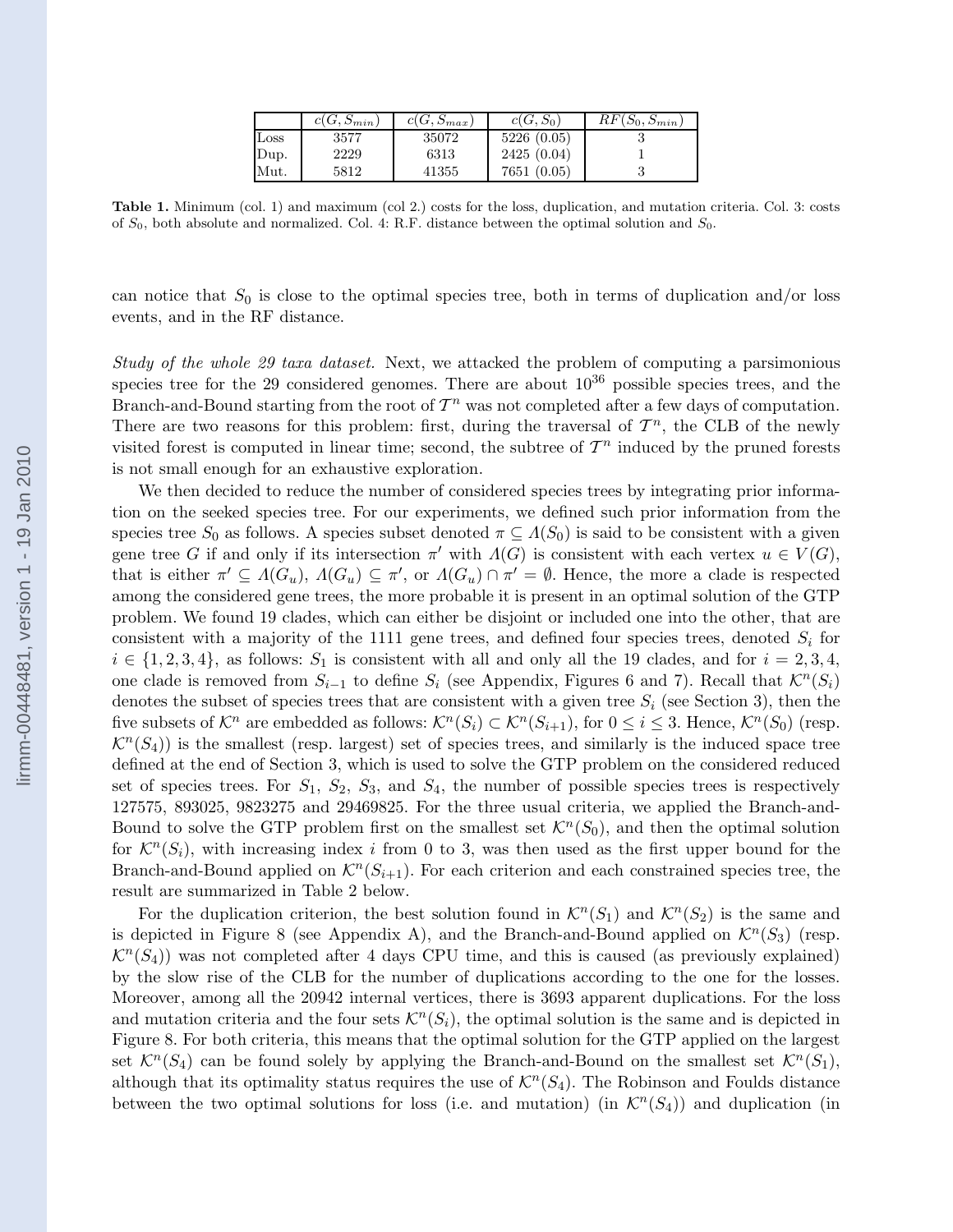|      | Optimal cost in $\mathcal{K}^n(S_i)$ |       |    | CPU<br>time (in seconds) |                 |       |       |
|------|--------------------------------------|-------|----|--------------------------|-----------------|-------|-------|
|      | $\mathcal{D}^0$                      |       | 50 |                          | $\mathcal{S}_2$ | 23    | Φ4    |
| Loss | 22464                                | 21257 | 54 | 3147                     | 7897            | 26444 | 59997 |
| Mut  | 27691                                | 26328 | 49 | 3944                     | 10697           | 39742 | 94429 |
| Dup  | 5140                                 | 4941  | 50 | 7296                     | 32117           |       |       |

**Table 2.** For each criterion and each constrained species tree  $S_i$ , the **optimal cost** for the GTP problem applied on the set of allowed solutions  $\mathcal{K}^n(S_i)$  and the **CPU time** used by the Branch-and-bound. For each of the three criteria, the optimal cost in  $\mathcal{K}^n(S_i)$ , for  $i = 1, 2, 3$ , and 4, is the same. The '?' character indicates that the Branch-and-bound process was not terminated after 4 days, where the optimal solution of  $K^n(S_2)$  was the best solution found so far for both process.

 $\mathcal{K}^n(S_2)$ ) criteria is 4, while their distance with  $S_0$  (i.e. the reference species tree) respectively is 5 and 3.

We applied Duptree [21], which is based on a Randomized hill climbing heuristic, on our 1111 gene trees to solve the GTP problem for the duplication criterion. First, when the topological constraints of  $S_4$  are used to reduce the search space (that is  $\mathcal{K}^n(S_4)$  as for our Branch-and-Bound), duptree found the same solution as our approach applied on  $\mathcal{K}^n(S_2)$  (see Table 2) within solely 2 seconds and 6 rSPRs. Second, when the program is applied without prior knowledge on the species phylogeny, the same solution is found within 3 seconds and 8 rSPRs.

### 5 Conclusion

In the current work, we described a Branch-and-Bound algorithm that seeks a parsimonious species tree, given a set of gene trees, according to the number of duplications and/or losses. Up to now, two (resp. one) Fixed-Parameter Tractable algorithms exists for the duplication (resp. mutation) criterion [13, 20] (resp. [13]), and there is no exact approach for the loss criterion, which appears to be relevant for phylogenetic inference according to [4]. Whereas these FPT algorithms are not suitable for phylogenetic inference problems with several genomes, we demonstrated the applicability of our Branch-and-Bound on a large dataset of 29 eukaryotic genomes to obtain the optimal species tree given prior constraints on the species phylogeny. For both loss and mutation criteria, our approach found the optimal species tree on a real and large dataset. Moreover, as Duptree does not consider the number of duplications and losses, it can not be used to validate the optimal solution (for the mutation criterion) proposed in this work.

Our results show that the species phylogeny in TreeFam is very close (but different) to the optimal species tree. This suggests that near-optimal species trees are worth to be considered when looking for a species tree from gene families, and that methods that explore the neighborhood of a given species tree (here the optimal one) are pertinent. Local-search heuristics such as the ones described in [1, 2] are natural candidates. However, it is important to recall that such approaches, in order to assess the computational quality of the produced species trees, need to be complemented by methods that compute an optimal species tree (or an optimal among a large set of considered species tree), which we described here.

A possible direction for further research is to consider multiple gene duplication episodes, during which a large portion of an organism's genome is duplicated. Given a species tree S and a set of gene trees,  $\lbrack 3\rbrack$  proposed the first exact and efficient algorithm that locates in S gene duplication events in such a way that the number of multiple gene duplication episodes is minimized. However, when the species phylogeny is unknown, inferring the most parsimonious species tree according to the multiple gene duplication criterion is still an open problem.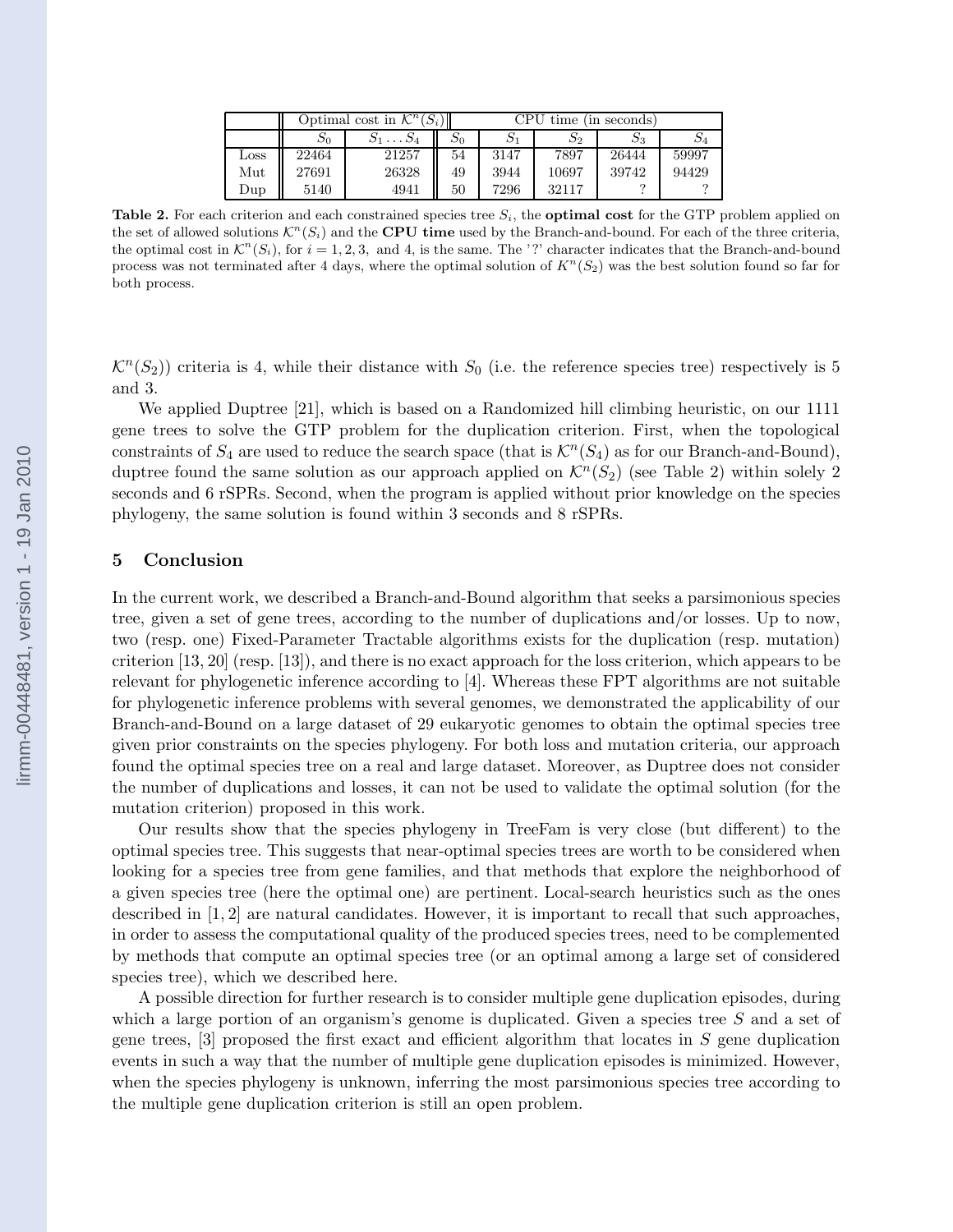# References

- 1. M.S. Bansal, J.G. Burleigh, O. Eulenstein, and A. Wehe. Heuristics for the gene-duplication problem: A  $\theta(n)$ speed-up for the local search. In Research in Computational Molecular Biology, 11th Annual International Conference, RECOMB 2007, Oakland, CA, USA, April 21-25, 2007, Proceedings, volume 4453 of Lecture Notes in Computer Science, pages 238–252. Springer, 2007.
- 2. M.S. Bansal, O. Eulenstein, and A. Wehe. The gene-duplication problem: Near-linear time algorithms for nnibased local searches. IEEE/ACM Transactions on Computational Biology and Bioinformatics, 6(2):221–231, 2009.
- 3. Mukul S. Bansal and Oliver Eulenstein. The multiple gene duplication problem revisited. Bioinformatics, 24(13):i132–i138, 2008.
- 4. C. Chauve, J.P. Doyon, and N. ElMabrouk. Gene family evolution by duplication, speciation and loss. Journal of Computational Biology, 15(8):1043–1062, 2008.
- 5. C. Chauve and N. ElMabrouk. New perspectives on gene family evolution: Losses in reconciliation and a link with supertrees. In Research in Computational Molecular Biology, 13th Annual International Conference, RECOMB 2009, Tucson, AZ, USA, May 18-21, 2009. Proceedings, volume 5541 of Lecture Notes in Computer Science, pages 46–58. Springer, 2009.
- 6. J. Felsenstein. Inferring Phylogenies. Sinauer Associates, 2003.
- 7. W.M. Fitch. Homology a personal view on some of the problems. Trends in Genetics, 16:227–231, 2000.
- 8. M. Goodman, J. Czelusniak, G.W. Moore, R.A. Herrera, and G. Matsuda. Fitting the gene lineage into its species lineage, a parsimony strategy illustrated by cladograms constructed from globin sequences. Systematic Zoology, 28:132–163, 1979.
- 9. D. Graur and W.-H. L. Fundamentals of Molecular Evolution. Sinauer Associates, second edition edition, 1999.
- 10. M.D. Hendy and D. Penny. Branch and bound algorithms to determine minimal evolutionary trees. Mathematical Biosciences, 59, 1982.
- 11. H. Li and et al. Treefam: a curated database of phylogenetic trees of animal gene families. Nucleic Acids Research, 34(Database-Issue):572–580, 2006.
- 12. B. Ma, M. Li, and L. Zhang. From gene trees to species trees. SIAM Journal on Computing, 30(3):729–752, 2000.
- 13. Hallett M.T. and Lagergren J. New algorithms for the duplication-loss model. In Proceedings of the Fourth Annual International Conference on Computational Molecular Biology, RECOMB 2000, April 8-11, 2000, Tokyo, Japan, pages 138–146. ACM Press, 2000.
- 14. R.D.M. Page. GeneTree: comparing gene and species phylogenies using reconciled trees. Bioinformatics, 14(9):819–820, 1998.
- 15. N.D. Patengale, E.J. Gottlieb, and B.M.E. Moret. Efficiently computing the robinson-foulds metric. Journal of Computational Biology, 14(6):724–735, 2007.
- 16. D.F. Robinson and L.R. Foulds. Comparison of phylogenetic trees. Mathematical Biosciences, 53:131–147, 1981.
- 17. J. Ruan and et al. TreeFam: 2008 Update. Nucleic Acids Research, 36(Database issue):D735–D740, 2008.
- 18. M. Sanderson and M. Mcmahon. Inferring angiosperm phylogeny from est data with widespread gene duplication. BMC Evolutionary Biology, 7(Suppl 1):S3, 2007.
- 19. E.W. Sayers and et al. Database resources of the national center for biotechnology information. Nucleic Acids Research, 37(Database issue):D5–D15, 2009.
- 20. Ulrike Stege. Gene trees and species trees: The gene-duplication problem is fixed-parameter tractable. In Proceedings of the 6th International Workshop on Algorithms and Data Structures (WADS'99, pages 166–3, 1999.
- 21. A Wehe, M.S. Bansal, J.G Burleigh, and O. Eulenstein. DupTree: a program for large-scale phylogenetic analyses using gene tree parsimony. *Bioinformatics*,  $24(13):1540-1541$ ,  $2008$ .
- 22. L. Zhang. On a mirkin-muchnik-smith conjecture for comparing molecular phylogenies. Journal of Computational Biology, 4(2):177–187, 1997.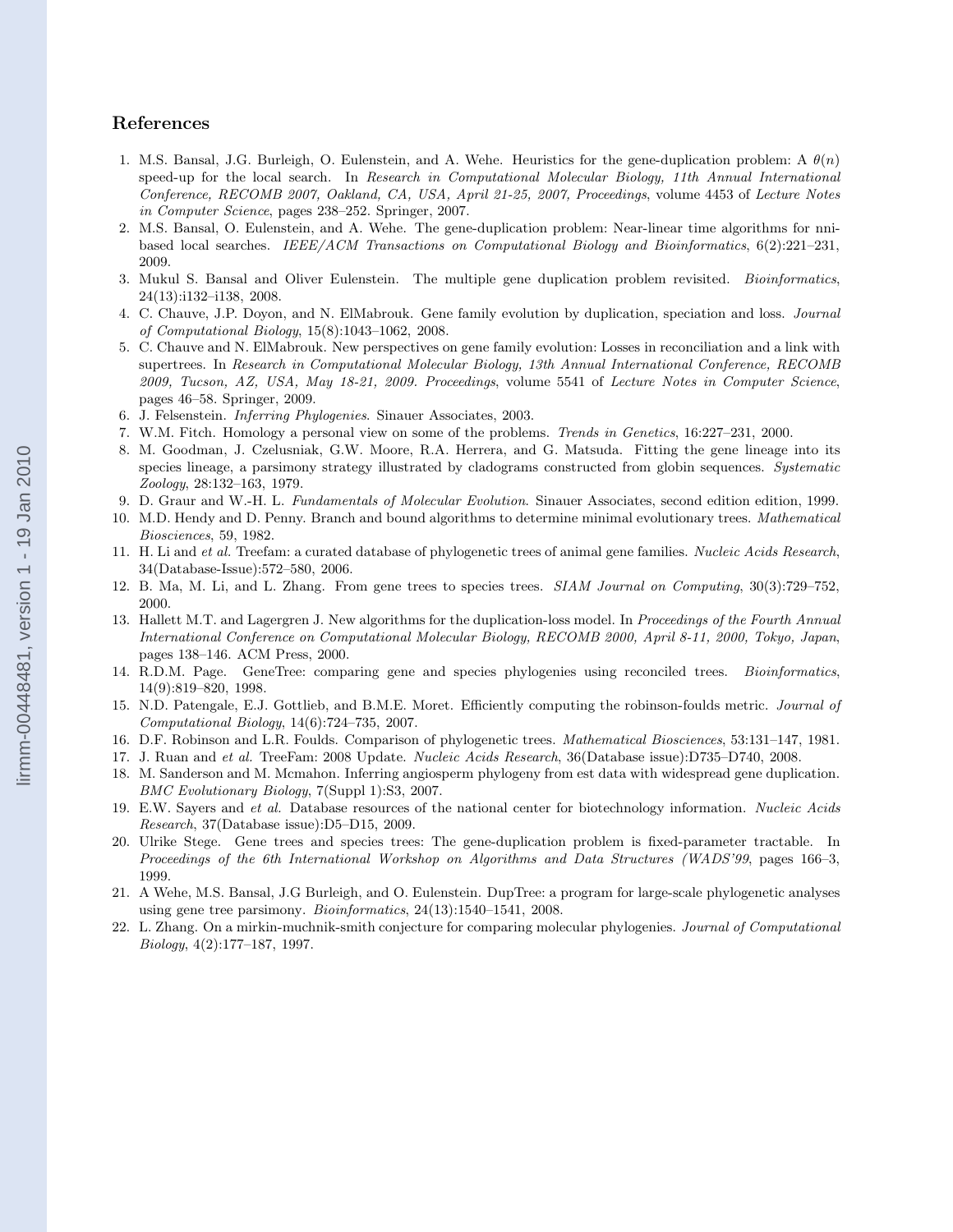# A Appendix. Additional tables and figures

| Arath        | Arabidopsis thaliana             | Orysa                | Oryza sativa                |
|--------------|----------------------------------|----------------------|-----------------------------|
| Schpo        | Schizosaccharomyces pombellYeast |                      | Saccharomyces cerevisiae    |
| Schma        | Schistosoma mansoni              | Caebr                | Caenorhabditis briggsae     |
| Caeel        | Caenorhabditis elegans           | Caere                | Caenorhabditis remanei      |
| Aedae        | Aedes aegypti                    | Anoga                | Anopheles gambiae           |
| Drome        | Drosophila melanogaster          | Drops                | Drosophila pseudoobscura    |
| Cioin        | Ciona intestinalis               | Ciosa                | Ciona savignyi              |
| <b>Brare</b> | Danio rerio                      | Fugru                | Fugu rubripes               |
| Tetng        | Tetraodon nigroviridis           | Gasac                | Gasterosteus aculeatus      |
| Oryla        | Oryzias latipes                  | Xentr                | Xenopus tropicalis          |
| Chick        | Gallus gallus                    |                      | Mondo Monodelphis domestica |
| Bovin        | Bos taurus                       | Canfa                | Canis familiaris            |
|              | Mouse Mus musculus               | $\operatorname{Rat}$ | Rattus norvegicus           |
|              | Macmu Macaca mulatta             |                      | Human Homo sapiens          |
| Pantr        | Pan troglodytes                  |                      |                             |

Table 3. The list of the 29 considered species, with their names (second and fourth columns) and their abbreviations (first and third columns).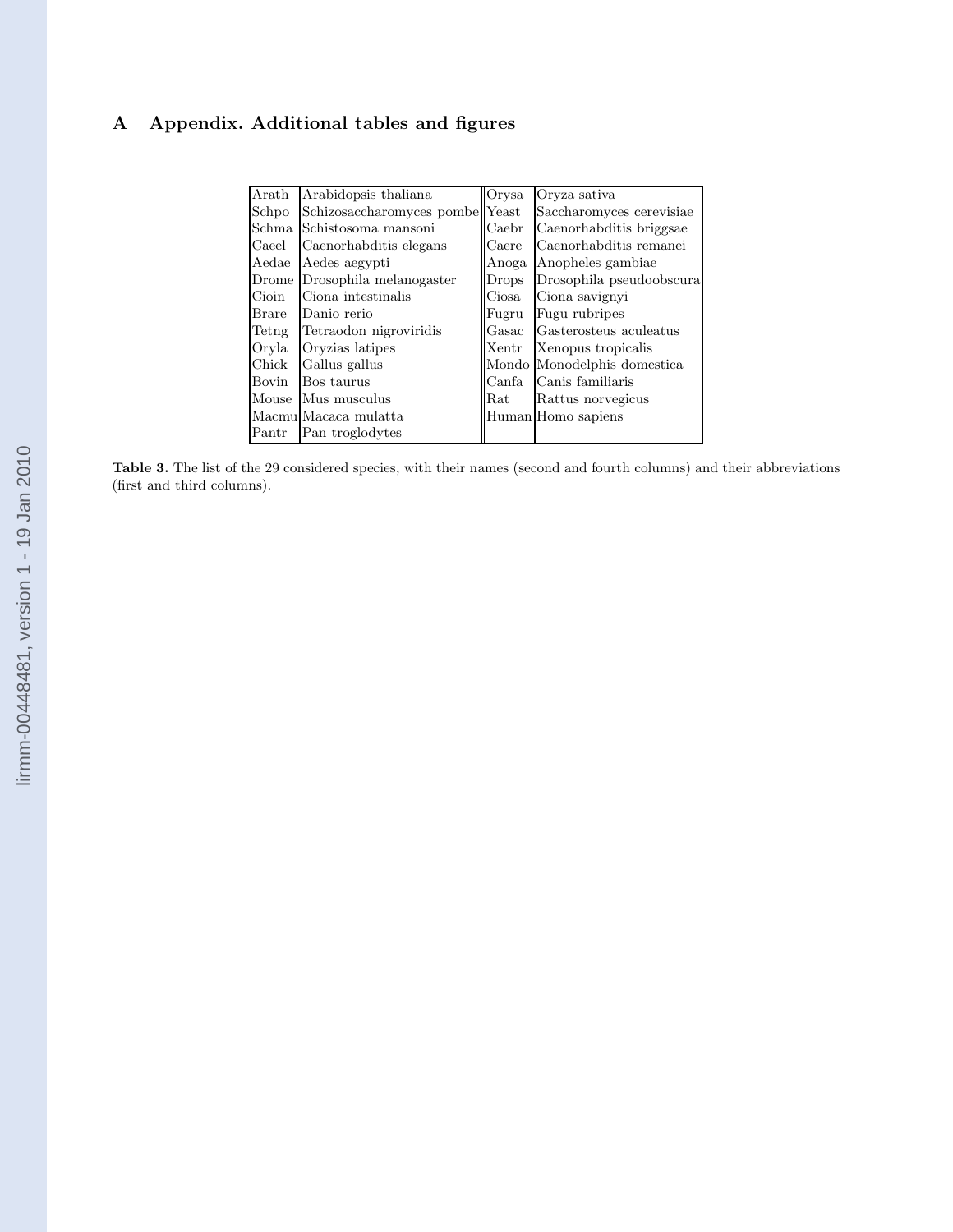

Fig. 4. The species tree for the 29 animals considered in the experiments. Species in boldface corresponds to the eight species used for an exhaustive exploration of the space  $\mathcal{K}^n$ , where  $n = 8$  (See Section 4).



Fig. 5. Distribution of the 1111 gene trees (y axis) according to their number of leaves (x axis).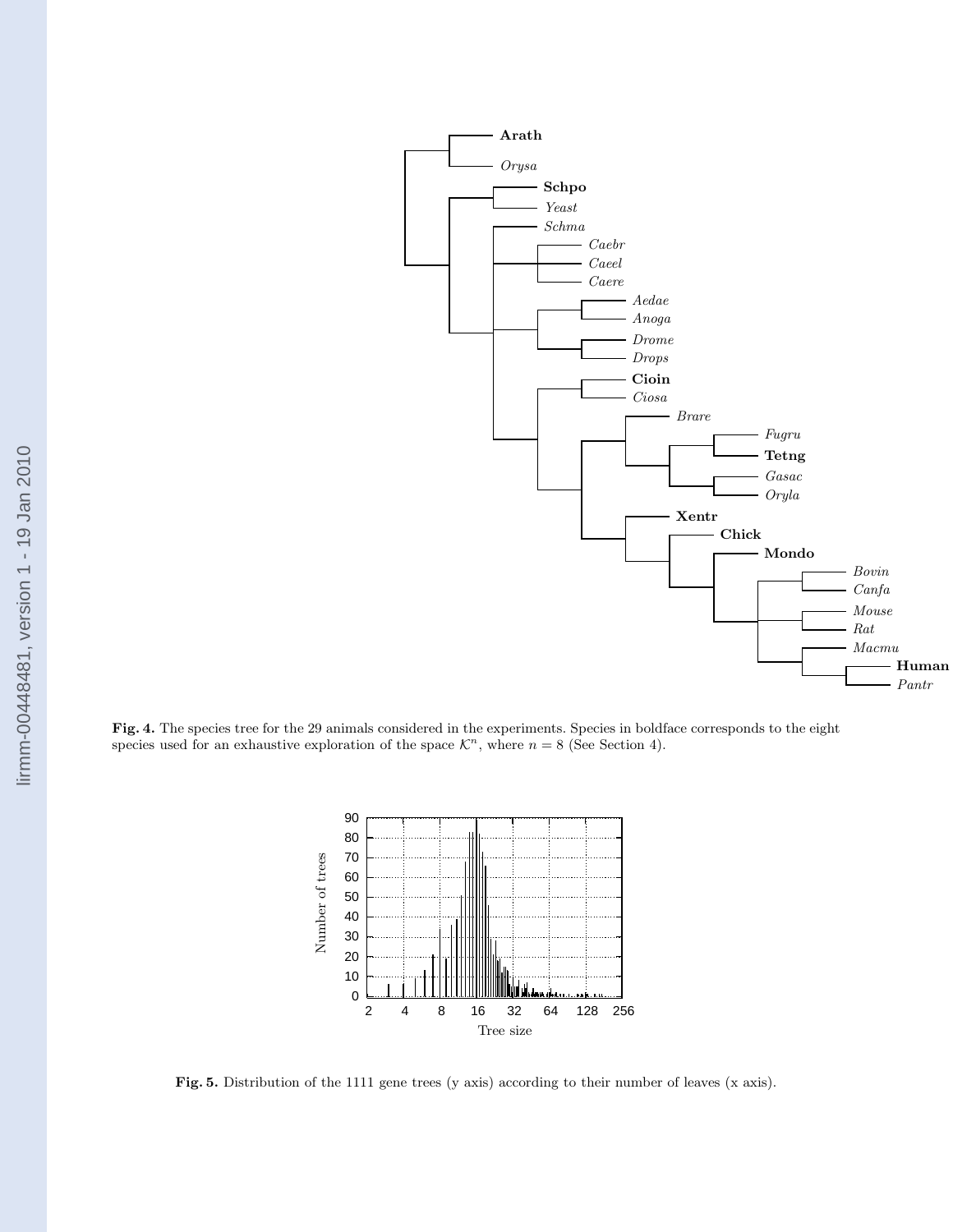

Fig. 6. Constrained species trees  $S_1$  (left) and  $S_2$  (right), where the integer beside each vertex indicates the number of trees among the 1111 considered ones that are not consistents with the corresponding clade and the integer in boldface in  $S_1$  (resp.  $S_2$ ) corresonds to the clade that is not present in  $S_2$  (resp.  $S_3$ ).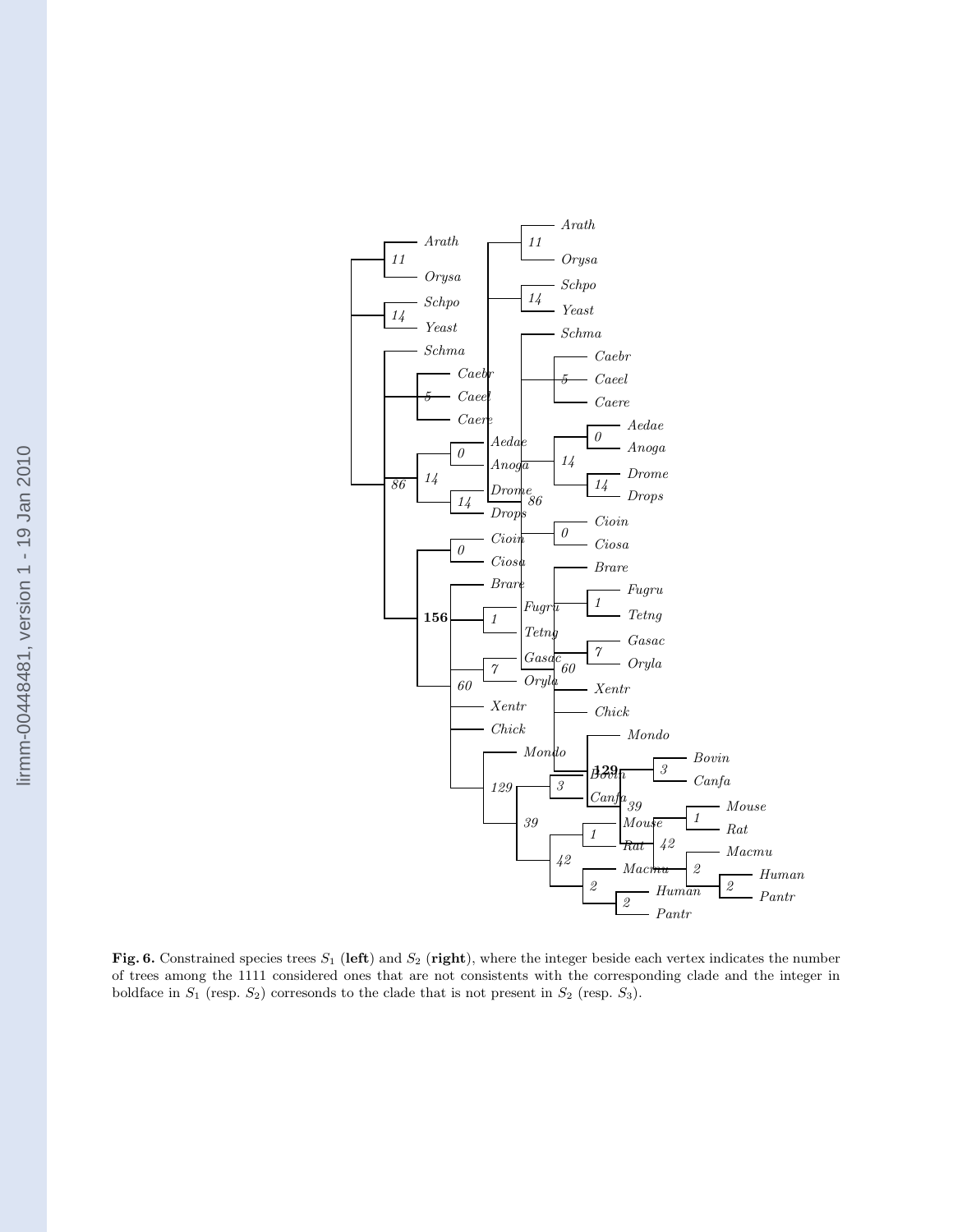

Fig. 7. Constrained species trees  $S_3$  (left) and  $S_4$  (right).